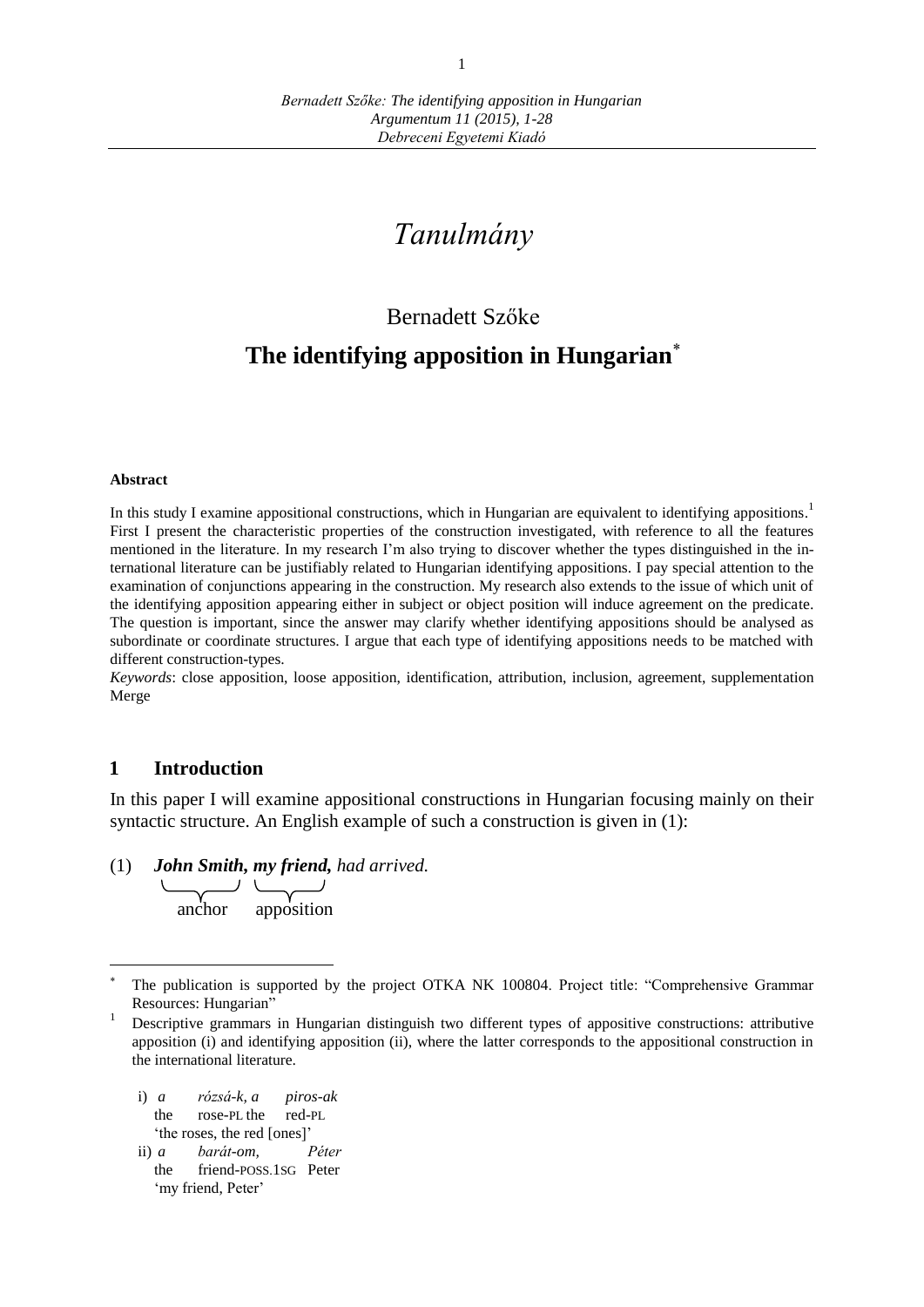The first element of the appositional construction will be called the anchor, and the second element, the apposition.

I examine only identifying appositions, excluding attributive appositions from the investigation. This study is related to a question that lies at the centre of the debate on appositions, namely how the relation between the anchor and the apposition has to be characterized with respect to the two main syntactic relations: coordination and subordination.

First I present the characteristic properties of identifying appositions, modifying the statements of traditional Hungarian grammars. An important issue to investigate in the Hungarian data is whether appositional constructions are independent of the matrix sentence. The relation between appositions and their hosts is of an ambivalent nature. On the one hand, appositions are closely related to the anchor, one element of the host sentence. On the other hand, appositions are only loosely related to the host sentence.

In the Hungarian literature identifying appositions have been classified either based on the part of speech the apposition belongs to (Simonyi 1913, Károly 1958), or based on the function of the apposition (Balogh 2004). But these classifications are not relevant for us in analysing identifying appositions. Therefore two classifications of different types of appositional constructions in Hungarian will be presented with reference to the international literature. First, there is a distinction between close and loose appositions. Second, Heringa (2012) assumes three types of relations between anchor and apposition: identification, attribution and inclusion. If a conjunction (such as *vagyis* 'i.e.' or *azaz* 'that is') appears between two elements of an appositional construction, descriptive Hungarian grammars consider the construction a coordination, but not an appositional construction. However, the presence of the conjunction does not automatically imply a coordinative construction. I will argue that these conjunctions are apposition markers in constructions whose elements have a single referent.

Below I investigate how agreement between the predicate and the appositional construction occurring as subject or object positions works. This question seems relevant, since the answer may clarify whether identifying appositions should be analysed as subordinate or coordinate structures. I suggest that we should assign separate structural analyses related to each type of identifying apposition, based on the different properties.

## **2 Characteristics of identifying appositions**

In this section I present how Hungarian identifying appositions can be described, and what modifications and additional data need to be given in order to extend the statements of traditional Hungarian grammars.

(2) a. *Péter, a barát-om* Peter the friend-POSS.1SG. 'Peter, my friend' b. *a szomszéd-om, az orvos* the neighbour-POSS.1SG the doctor 'my neighbour, the doctor'

Hungarian descriptive grammars (Tompa 1962, Rácz 1968, Jászó 1991, Keszler 2000, Keszler & Lengyel 2002) define identifying apposition as an appositive attribute that cannot be transformed into an attribute appearing in front of the head nominal. This statement can be chal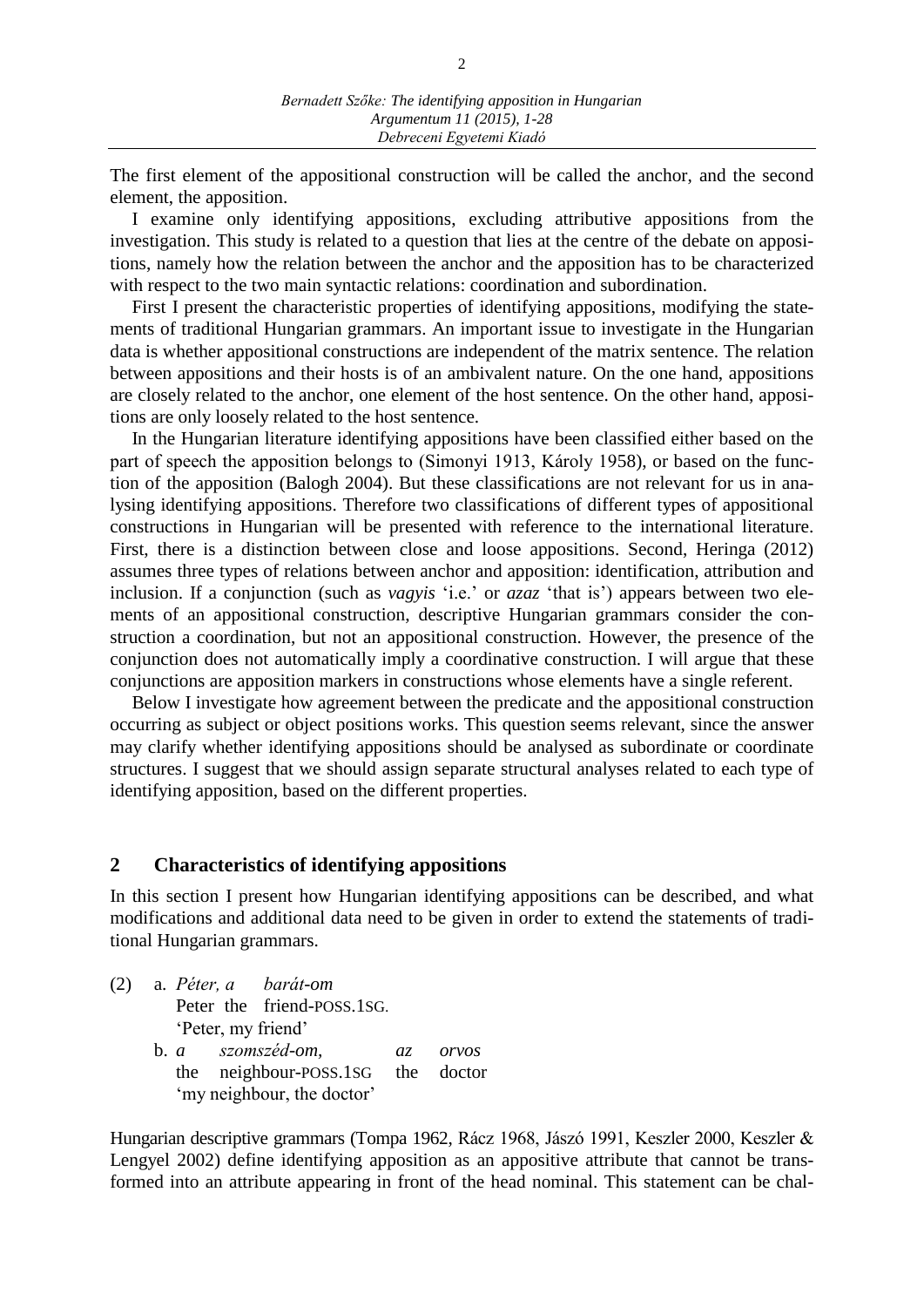lenged at two different points: first, identifying appositions cannot be classified as attributes (Balogh 2004); second, there are certain identifying appositions from which we can generate attributes appearing in front of the nominal, as in example (3): if we change the order of the anchor and the apposition, we will get a specifying attribute, according to traditional terminology. In international literature these types of appositions are called close appositions; I will return to this distinction later in section 3.

(3) *Mari, a fodrász → a fodrász Mari (Melyik Mari?)* 'Mary, the hairdresser'  $\rightarrow$  'the hairdresser Mary' ('Which Mary?')

Descriptive linguistics emphasizes that anchor and apposition must agree in number and case. This is true only if we regard the relation between the two units of the construction as subordination, ignoring all other analytical possibilities.

But if we regard the appositional construction either as a case of coordination (Szabó 1955, Antal 1964, Sturm 1986, Hockett 1955) or the result of an application of the reduction principle<sup>2</sup> on a coordinated construction (Jakab 1977, 1978), or a coordination of two clauses (Burton-Roberts 1975, Szőke 2014), we can no longer talk about agreement in the strict sense between the two units, as in this case it is only a sharing of suffixes that we can observe. Hungarian descriptive grammars point out that the construction units are in a predicative relation, as one of the features of appositional constructions (4a), although it is easy to find examples that contradict this statement (4b–c).

- (4) a. *Rúzsa Magdi, egy híres énekesnő → Rúzsa Magdi egy híres énekesnő.* 'Rúzsa Magdi, a famous singer' → 'Rúzsa Magdi is a famous singer.'
	- b. *egy új játék, egy szép baba → \*Egy új játék egy szép baba.* 'a new toy, a nice doll'  $\rightarrow$  \*'A new toy is a nice doll.'

 $\overline{a}$ 

c. *a barátaim, köztük Mari → \*A barátaim Mari.* 'my friends, among them Mary'  $\rightarrow$  \*'My friends are Mary.'

Heringa (2012) argues through Dutch and English examples that appositional constructions are independent of the matrix sentence. Below I investigate the Hungarian data from this perspective. In the Hungarian examples the loose relation of the appositional construction and the matrix clause cannot be demonstrated in this particular way, since it is not clear whether it is the anchor or the apposition that controls the agreement with the predicate (5). I will discuss this point in more detail in section 4.

|  |  | $(5)$ a. A két barátnő-d, a lány-a-i-m          |                                                                   | megérkezt-ek. |
|--|--|-------------------------------------------------|-------------------------------------------------------------------|---------------|
|  |  |                                                 | the two friend-POSS.2SG the daughter-POSS-PL-POSS.1SG arrived-3PL |               |
|  |  | 'Your two friends, my daughters, have arrived.' |                                                                   |               |

<sup>2</sup> Jakab (1972: 45) describes the reduction principle as follows: "If the basic unit of the attributional construction is missing from the sentence due to deletion or any other reason, the reference word in the position of an attribute in the main clause of the subordinating complex sentence will occasionally take over the meaning of the attributive clause, as well as its part of speech category, its formal criteria (the reduced possessive structure is marked with a possessive affix -é), and its syntactic function." (translation mine, B.Sz.)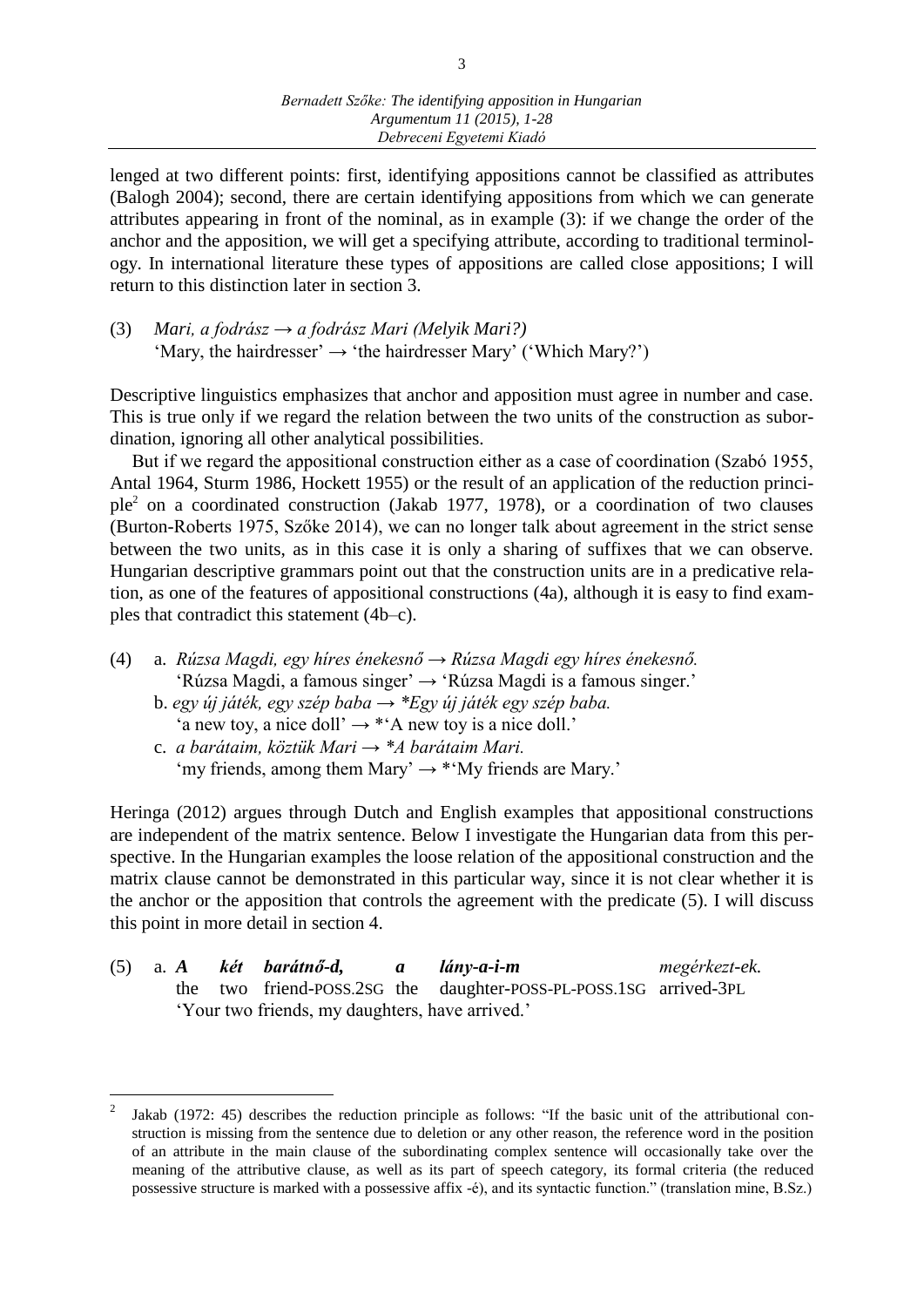b. A lány-a-i-m, a két barátnő-d megérkezt-ek. the daughter-POSS-PL-POSS.1SG the two friend-POSS.2SG arrived-3PL 'My daughters, your two friends, have arrived.'

In international literature the independent status of the apposition from the matrix sentence is sometimes confirmed by examples containing VP-ellipses (6): the apposition does not take part in the interpretation of the ellipsis (Heringa 2012: 62).

(6) *Meghívt-am vacsorá-ra Mari-t, János húg-á-t, és Évá-t is.<sup>3</sup>* invited-1SG dinner-SUB Mary-ACC John sister-POSS-ACC and Eve-ACC too 'I invited Mary, John's sister, for dinner and Eve too.' → *Meghívtam vacsorára Marit, János húgát, és Évát is meghívtam vacsorára.* 'I invited Mary, John's sister, for dinner and I invited Eve for dinner, too.' → *Meghívtam vacsorára Marit, János húgát, és Évát, János húgát is meghívtam vacsorára.* 'I invited Mary, John's sister, for dinner and I invited Eve, John's sister, for dinner too.'

The Hungarian data only partly confirm Heringa's assumption (2012) that the appositional construction is in fact a TP with its own tense and subject. On one hand, the anchor and the apposition always share their case, as opposed to certain German examples, where the apposition is in nominative case, regardless of the case of the anchor. On the other hand, in Hungarian the words referring to temporal relations often appear as attributes within the noun group of the apposition, rather than adverbial expressions that necessarily modify some predicative category:

(7) a. *Egy híres író, [egy egykori alkoholista], lesz ma este a* a famous writer a former alcoholic will.be.3SG today night the *vendég-ünk.* guest-POSS.1PL 'A famous writer, a former alcoholic, will be our guest tonight.' b. *\*/?? Egy híres író, egykor/valamikor [egy alkoholista], lesz*  a famous writer formerly an alcoholic will.be.3SG *ma este a vendég-ünk.* today night the guest-POSS.1PL 'A famous writer, formerly an alcoholic, will be our guest tonight.'

At the same time, there are data where certain adverbs appear inserted between the two construction units:

 $\overline{a}$ 

<sup>3</sup> I disregard here the irrelevant reading when three people are invited, and the difference is indicated by a comma before the conjuction és 'and' in written Hungarian (iii–iv.).

iii) *Meghívtam vacsorára Marit, János feleségét, és Évát is.* 'I invited for dinner Mary, John's wife, and Eve too.' (= I invited two persons.)

iv) *Meghívtam vacsorára Marit, János feleségét és Évát is.*  'I invited for dinner Mary and John's wife and Eve too.' (= I invited three persons.)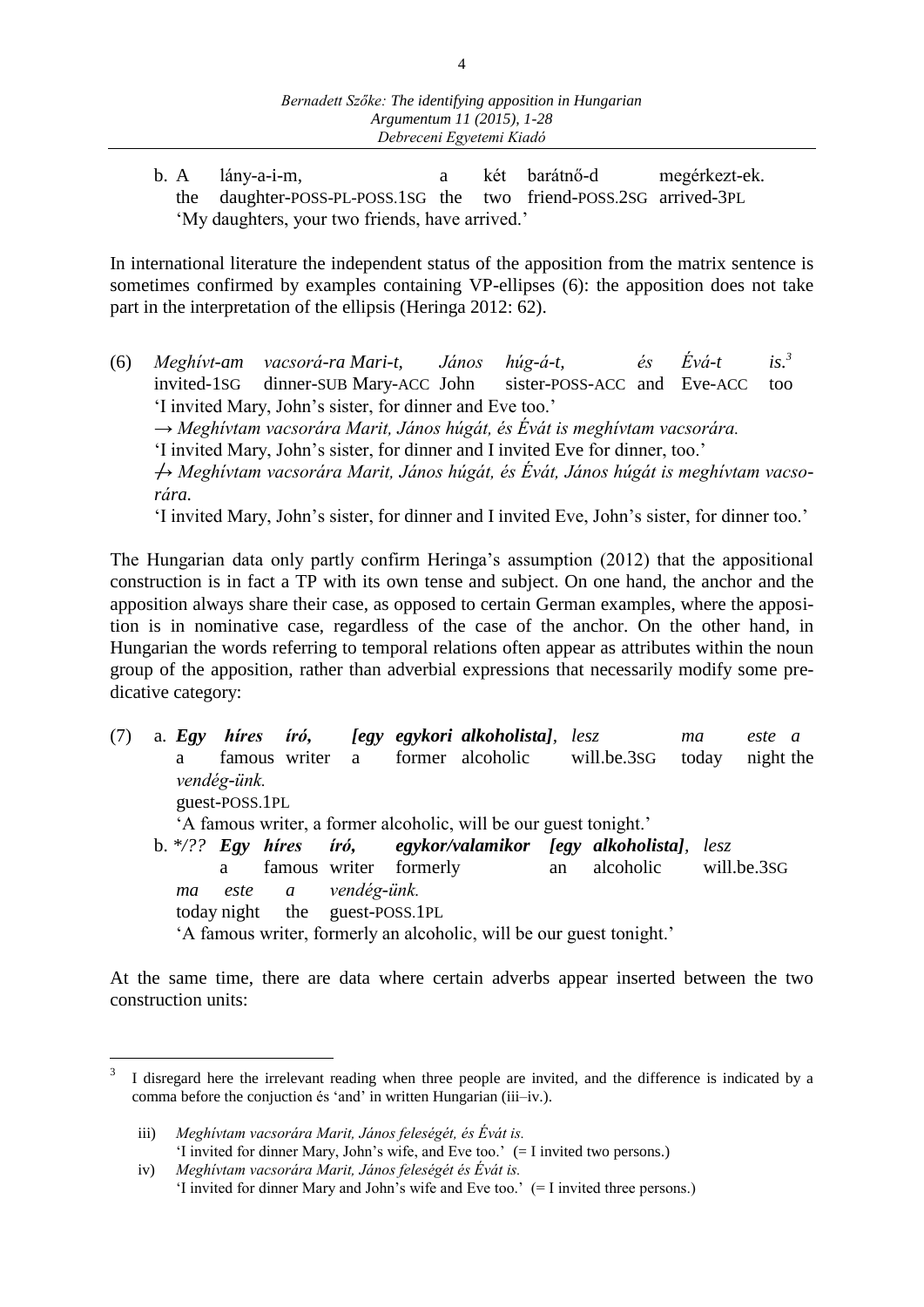(8) *Egy híres író, fiatal-on [Illyés barát-ja], újabb* a famous writer young-SUP Illyés friend-POSS newer *verseskötet-et adott ki.* volume.of.poetry-ACC published.3SG PRT 'A famous writer, a friend of Illyés in his youth, published a new volume of poetry.'

In Hungarian there are examples, too, where a subject appears within the appositional construction:

(9) *A tanár-om, pro egykor maga is nagy dohányos, támogatott,*  the teacher-POSS.1SG pro once oneself too great smoker supported.3SG *hogy leszok-j-ak a dohányzás-ról.* that give.up-IMP-1SG the smoking-DEL 'My teacher, once a great smoker himself too, supported me in giving up smoking.'

In example (9) the reflective pronoun *maga* 'himself' appears with a pro subject, and yet we are facing an appositional construction here, which is demonstrated by the fact that the predicate in past tense can be omitted from the construction. However, if a verb occurs in the construction, we can no longer speak of an appositional construction. In this case we have two options to construct a well-formed sentence: one is to transform the initial appositional construction into a relative clause (10a); another is to hold a longer and more emphatic intonational pause before the appositional construction, thus emphasizing its parenthetical status (10b).

(10) a. *A tanár-om, aki egykor maga is nagy dohányos volt,* the teacher-POSS.1SG who once oneself too great smoker was.3SG *támogatott…* supported.3SG 'My teacher, who was a great smoker himself once, supported…' b. *A tanár-om – egykor maga is nagy dohányos volt –* the teacher-POSS.1SG once oneself too great smoker was.3SG *támogatott…* supported.3SG 'My teacher – once was a great smoker himself – supported…'

Therefore, statements of Hungarian descriptive grammars concerning appositional constructions must be both clarified and completed with regard to the independent status of the construction from the matrix clause.

# **3 Types of appositional constructions**

In this subsection I will present a classification of different types of appositional constructions in Hungarian. In the Hungarian literature, identifying appositions have been classified either based on the part of speech the apposition belongs to (Simonyi 1913, Károly 1958), or based on the function of the apposition (Balogh 2004).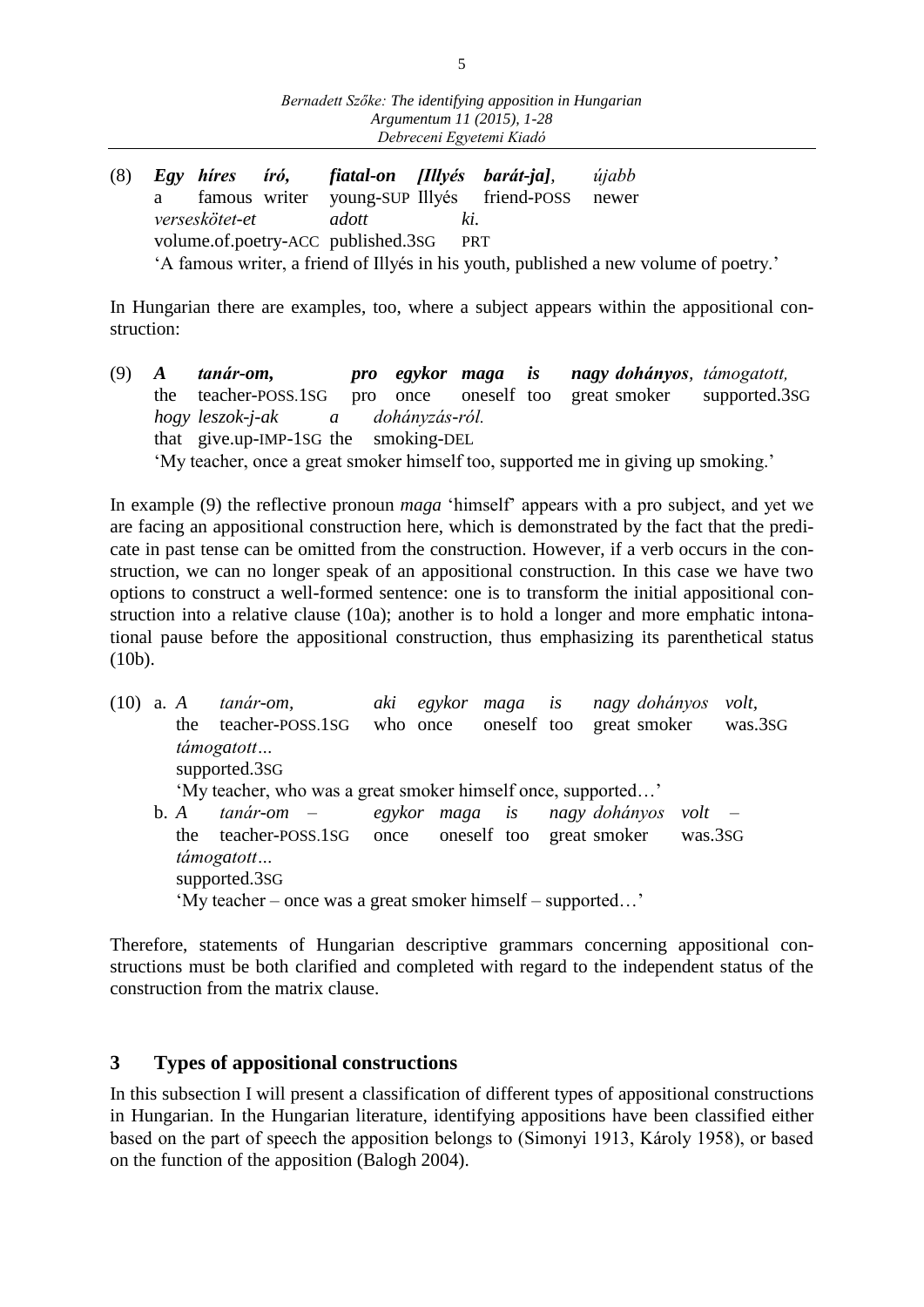With reference to international literature, below I will present two novel approaches of classification of the Hungarian examples. First, in the international literature there is a distinction between close and loose appositions. Second, Heringa (2012) assumes three types of relations between anchor and apposition: identification, attribution, inclusion. The basis of classification is the position of the anchor and the apposition on the specificity scale, which may range from generic, through non-specific, to specific.

# *3.1 Close and loose appositions*

Although Hungarian linguists traditionally do not differentiate close and loose appositions, I will argue in favour of the view that close appositions can be distinguished in Hungarian too. The argument in favour of this is the following: if we compare examples (11a) and (11c), it becomes evident that the grammaticality of the sentence won't change even if the apposition (11b) is omitted from the loose appositional construction (11a). In contrast, no loose apposition could be posited in (11c), since if we omit the apposition we will get a semantically incoherent sentence (11d). Consequently, there must be close apposition in (11c), since the construction in this case needs to be restrictive, that is neither of the construction units could possibly be omitted, as they refer to the given entity **jointly.**

(11) a. *Péter, a barát-om sokkal népszerű-bb, mint Éva,* Peter the friend-POSS.1.SG much popular-COMPR than Eve *a húg-om.*  the sister-POSS.1.SG 'Peter, my friend, is much more popular than Eve, my sister.' b. *Péter sokkal népszerű-bb, mint Éva.* Peter much popular-COMPR than Eve 'Peter is much more popular than Eve.' c. *Miltiadész a hadvezér sokkal ismert-ebb, mint Miltiadész a pápa.* Miltiades the general much known-COMPR than Miltiades the pope 'Miltiades the general is much better-known than Miltiades the pope.' d. *# Miltiadész sokkal ismert-ebb, mint Miltiadész.* Miltiades much known-COMPR than Miltiades #'Miltiades is much better-known than Miltiades.'

In close appositions in English the two DPs are interchangeable (12). (13) demonstrates that the same holds in Hungarian:

- (12) a. *the poet Burns*  b. *Burns the poet*
- (13) a. *A hadvezér Miltiadész-t sokkal többen ismer-ik, mint a pápa* the general Miltiades-ACC many more know-3PL than the pope *Miltiadész-t.*  Miltiades-ACC 'The general Miltiades is known by many more than the pope Miltiades.'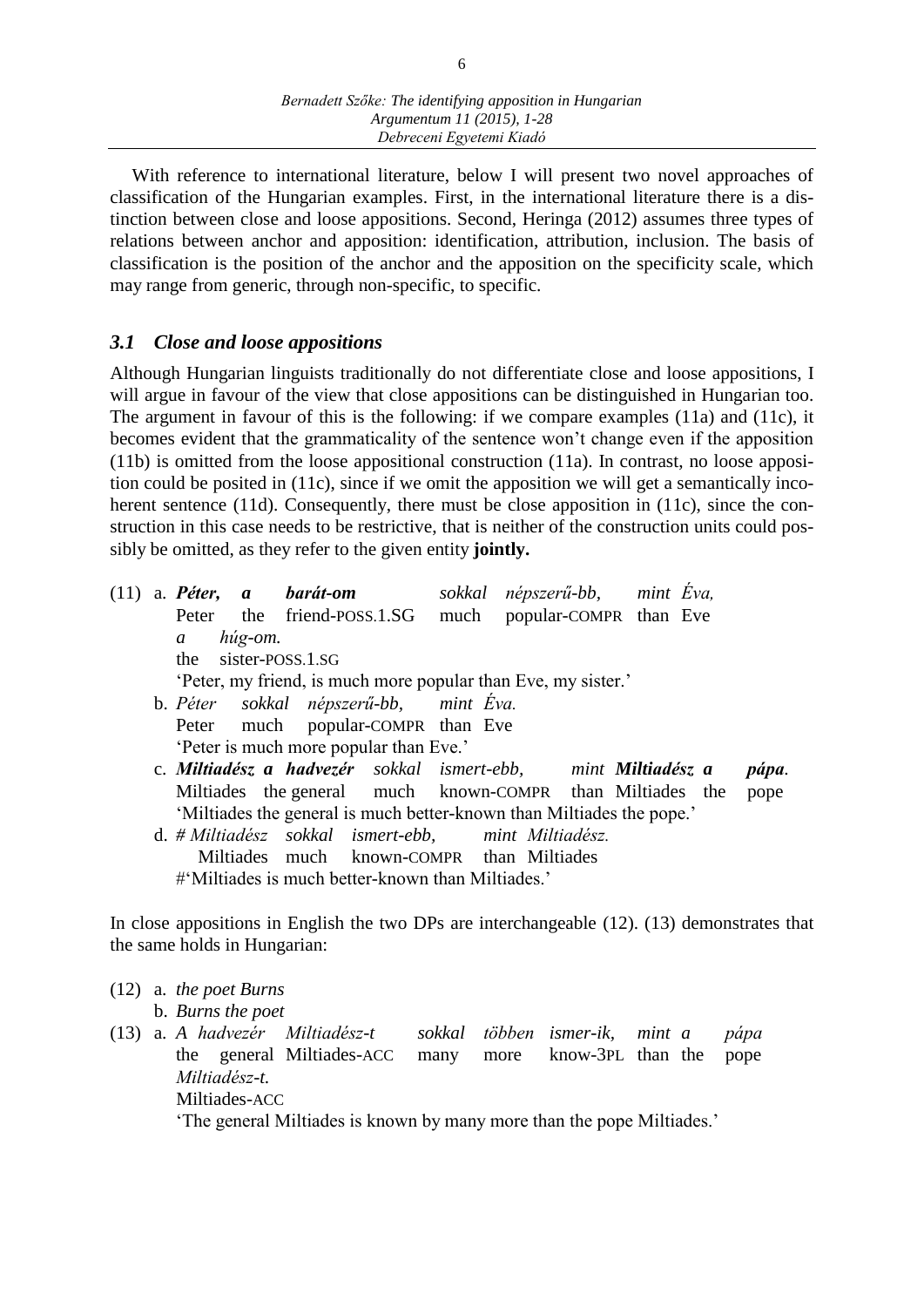| b. Miltiadész-t a hadvezér-t  |                                                                        |  | sokkal többen ismer-ik, mint |  |
|-------------------------------|------------------------------------------------------------------------|--|------------------------------|--|
| Miltiades-ACC the general-ACC |                                                                        |  | many more know-3PL than      |  |
| Miltiadész-t a pápá-t.        |                                                                        |  |                              |  |
| Miltiades-ACC the pope-ACC    |                                                                        |  |                              |  |
|                               | 'Miltiades the general is known by many more than Miltiades the pope.' |  |                              |  |

However, if we regard the data in (13) as close apposition based on the examples from international literature, a significant difference between the two construction types must be pointed out: if the apposition precedes the anchor, it will not bear any case ending (13a), while if the anchor is followed by the apposition, they will share their case endings (13b). Because of this difference I do not classify example (13a) as close apposition, as in Hungarian the two units of the appositional construction always share their case endings. In (13a) we are dealing with a noun modifier instead.

Other elements can also be inserted between the units of loose appositions; in English, for example, expressions like *namely, or rather,* and *in other words*. In Hungarian similar data can be found, too:

(14) a. *Péter, vagyis a barát-om* Peter in.other.words the friend-POSS.1SG 'Peter, in other words my friend' b. *Anna, azaz a fodrász-om* Anna that.is the hairdresser-POSS.1SG 'Anna, that is, my hairdresser'

Hungarian descriptive grammars regard examples like (14) as explanatory phrases classified within the group of coordinative phrases. These are not actual coordinations, as the two units of the construction refer to the same entity, which forces us to consider whether they should be classified within the group of appositions, too. I will return to this issue later.

One of the most important differences between close and loose apposition is in their intonation: close appositions constitute one single intonational unit (15a), while the two elements of loose appositions are separated by comma-intonation (15b). Furthermore, a close appositional relation may contain only DPs (15a), while a loose appositional relation may be generated between any identical categories (15b).

(15) a.  $[p<sub>P</sub> Miltiadész] [p<sub>P</sub> a pápa]$ 'Miltiades the pope' b.  $[p \circ a]$  barát-om mellett],  $[p \circ P \circ \text{eter} \circ m$ ellett] the friend-POSS.1SG beside Peter beside 'beside my friend, beside Peter'

Close appositions imply a restrictive construal, while loose appositions imply a non-restrictive one. Close appositions can be used in a context like (16a), where one person is pointed out among several individuals, and the two units of the construction jointly define the reference to the given entity. In (16b) one single individual appears only, whose name is *Miltiades*, which implies that we have a loose appositional construction in this context.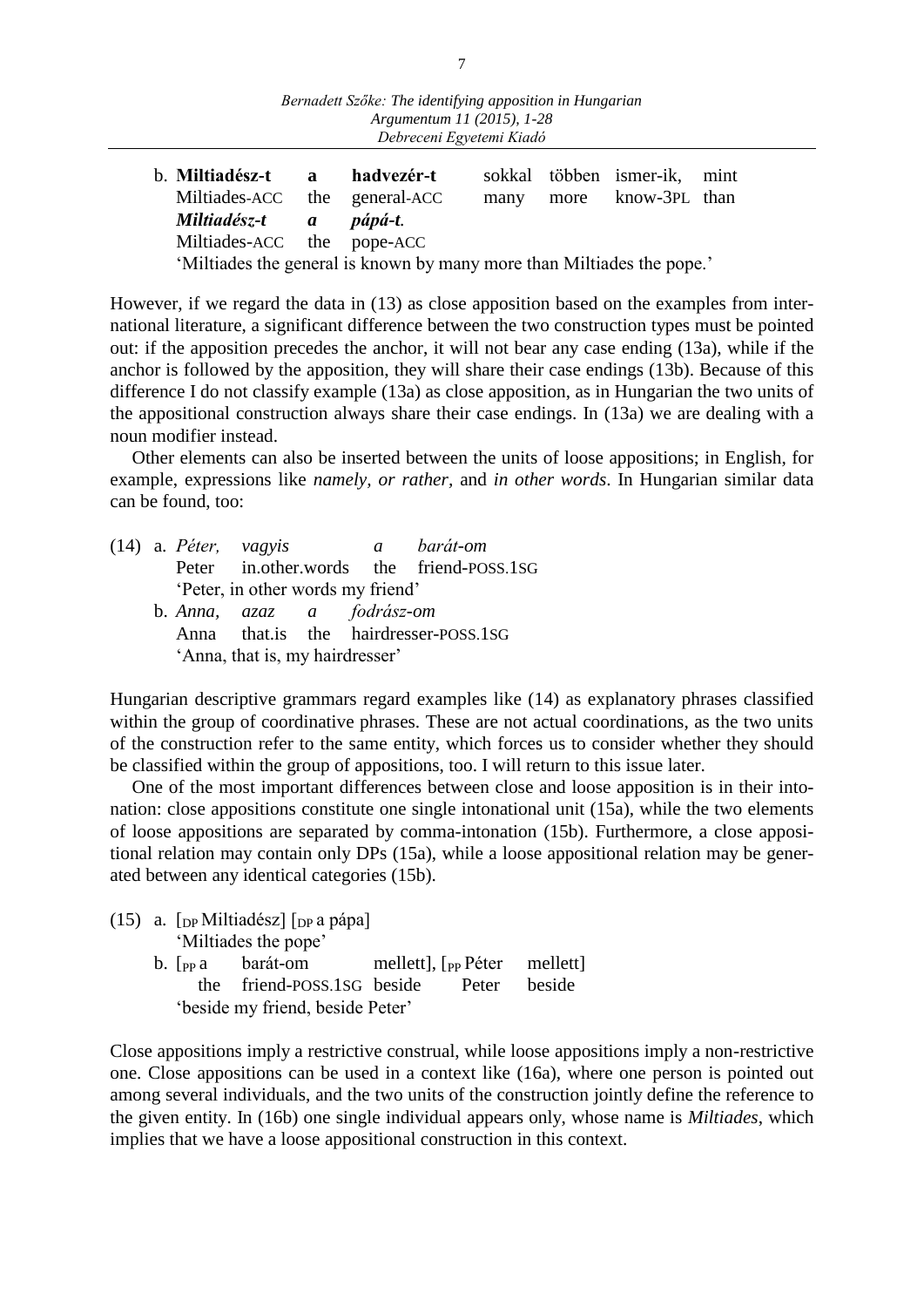- (16) a. A: Úgy hallott-am, hogy a meghirdetett előadás Miltiadész-ról so heard-1SG that the advertised presentation Miltiades-DEL *fog szól-ni, csak az-t nem tud-om, hogy a*  will.3SG be.about-INF only that-ACC not know-1SG that the *hadvezér-ről vagy a pápá-ról.* general-DEL or the pope-DEL 'I've heard that the advertised presentation will be about Miltiades, but I don't really know whether about the general or the pope.' B: *Mivel elsősorban az ókori görög-ök-et tanulmányoz-om, így*  since primarly the Ancient Greek-PL-ACC research-1SG so *természetesen Miltiadész-ról a hadvezér-ről / # Miltiadész-ról, a* obviously Miltiades-DEL the general-DEL / Miltiades-DEL the *hadvezér-ről fog-ok beszél-ni.* general-DEL will-1SG talk-INF 'Since primarily I am doing research on Ancient Greece, obviously I'm going to talk about Miltiades the general / # Miltiades, the general.' b. A: *Úgy hallott-am, hogy a ma esti előadás az ókori görög*  so heard-1SG that the today night presentation the ancient Greek
	- *harc-ok-ról fog szól-ni.*

battle-PL-DEL will.3SG be.about-INF

'I've heard that the tonight's presentation will be about ancient Greek battles.'

 B: *Igen, pontosabban Miltiadész-ról, a hadvezér-ről fog-ok beszél-ni.*  yes more.specifically Miltiades-DEL the general-DEL will-1SG talk-INF 'Yes, more specifically I'm going to talk about Miltiades, the general.'

However, it is important to point out that this relation can occur not only when assuming several individuals. There is a possible context where one single individual occurs as the anchor, and we want to highlight his two different attributes:

(17) *Petőfi a költő sikeres-ebb volt Petőfi-nél a katoná-nál.* Petőfi the poet successful-COMPR was.3SG Petőfi-ADE the soldier-ADE 'Petőfi the poet was more successful than Petőfi the soldier.'

In conclusion, I have argued that we find cases of close apposition in Hungarian, too, even if they tend to occur more limited. In Hungarian I call close appositions only those constructions where both units have corresponding case endings. If it is only the second unit of the construction that has a case ending, we are no longer dealing with close apposition, and I regard these as noun modifiers, which consequently leads to the claim that the order of the units of appositional constructions cannot be interchanged in Hungarian.

# *3.2 Semantic classes by Heringa*

Below I present Heringa's (2012) semantic classes (identification, attribution, inclusion), with a closer look at Hungarian examples, revealing to what extent these examples can be distinguished based on the position of anchor and apposition on the specificity scale. My further goal is to examine the conjunctions that serve to link anchor and apposition, and also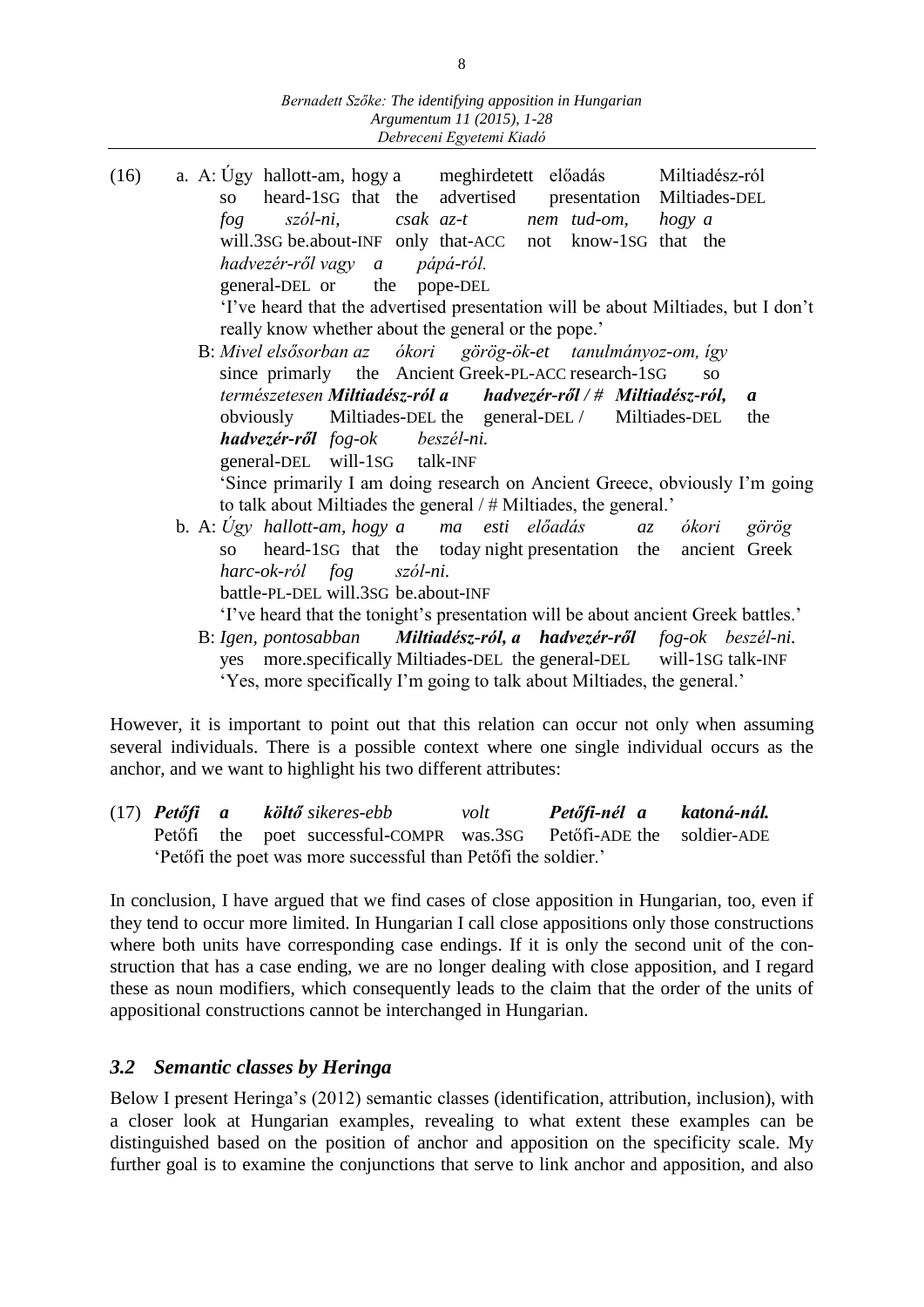find out whether different conjunctions (apposition markers) in Hungarian can be combined with any of the three semantic classes, based on the English, German and Dutch patterns.

In identifications, both units of the construction are expected to stand at the same place on the specificity scale. On the basis of Dutch examples Heringa further allows the combination of items with different specificity levels. This possibility of combination is confirmed by Hungarian examples too. Consider the following (non-exhaustive) overview of examples for identification:

- (18) a. *Mari babá-ja, mégpedig a nagymamá-já-tól kapott játék, eltűnt.* Mary doll-POSS namely the granny-POSS-ABL got toy disappeared.3SG 'Mary's doll, namely the toy she got from her granny, has disappeared.'
	- b. *A Gyöngyhercegnő, azaz egy a nagymamá-tól kapott játék baba* the Pearl.Princess that.is a the granny-ABL got toy doll *a lány-om kedvenc játék-á-vá vált.* the daughter-POSS.1SG favourite toy-POSS-TRANS became.3SG 'Pearl Princess, that is to say a doll given by granny, became my daughter's favourite toy.'
	- c. *A tanár-unk előadás-t tartott az év állat-á-ról,*  the teacher-POSS.1PL lecture-ACC gave.3SG the year animal-POSS-DEL *vagyis a pandá-ról.*

namely the panda-DEL

'Our teacher gave a lecture on the animal of the year, namely the panda.'

d. *A világ legnagyobb hatalmú férfi-ja, más szó-val az USA* the world most might man-POSS other word-INS the USA *elnök-e, a Fehér Ház-ban él.* president-POSS the White House-INE live.3SG 'The mightiest man in the world, in other words the president of the United States, lives in the White House.'

In the case of attribution, the apposition is generic, while the anchor can take any position on the specificity scale:

(19) a. *Az év tanár-á-t, mellesleg egy kiváló pedagógus-t,*  the year teacher-POSS-ACC by.the.way an outstanding educator-ACC *a diák-ok választ-ják meg.* the student-PL choose-3PL PRT 'The teacher of the year, an outstanding educator by the way, is chosen by the students.' b. *János pisztoly-a, tudvalevőleg egy gyilkos fegyver, nagyon veszélyes.* John pistol-POSS known.to.be a murder weapon extremely dangerous 'John's pistol, known to be a murder weapon, is extremely dangerous.' c. *János egy iPad-ot, amint tud-od a mai fiatal-ok*  John a iPad-ACC as know-2SG the today's young-PL *leg-keresett-ebb kütyü-jét akar-ja megve-nni.*

SUP-wanted-COMPR gadged-ACC want-3SG buy-INF 'John wants to buy an iPad, the most wanted gadget among today's young people.'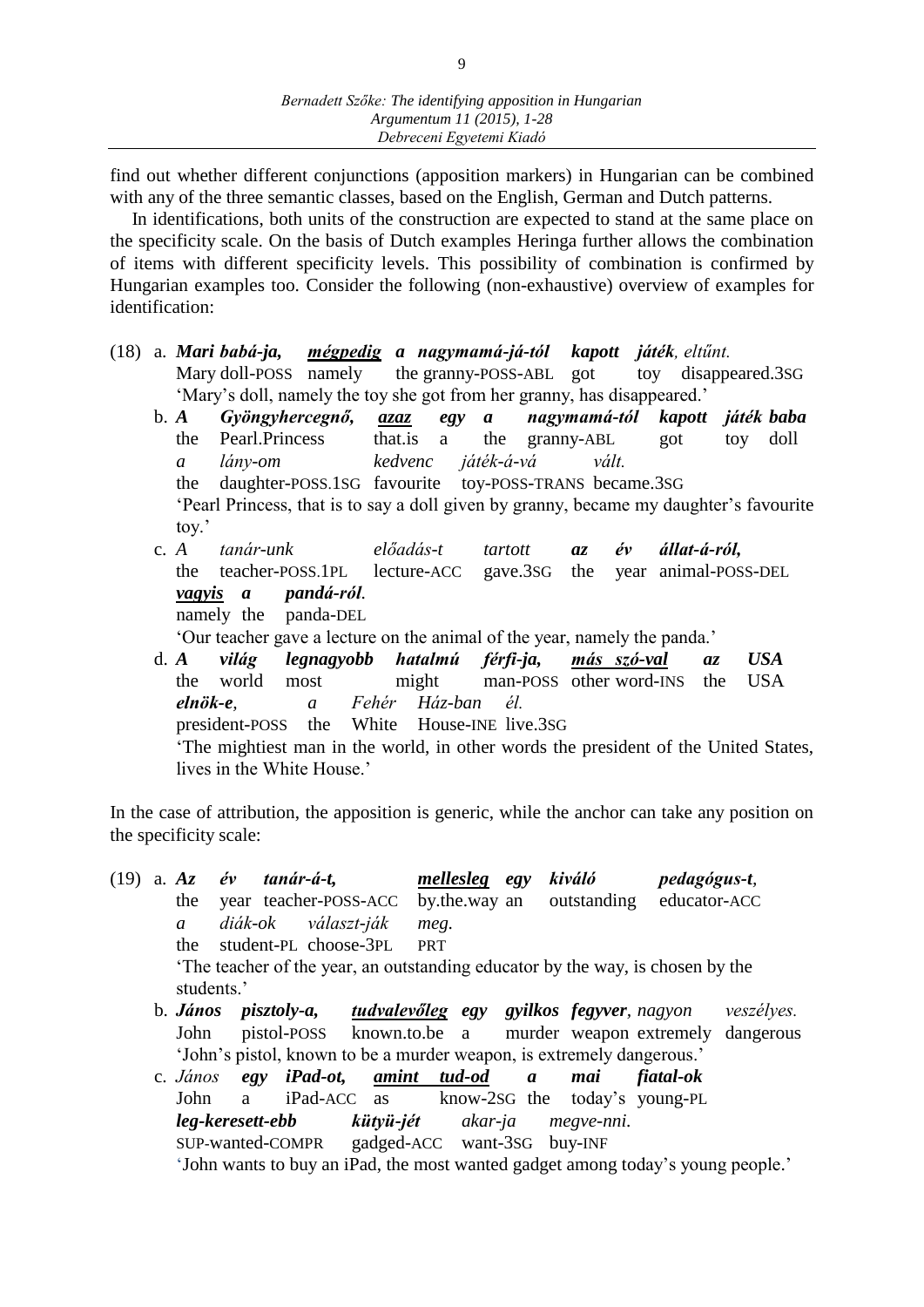In the case of inclusions, the apposition is more specific than the anchor:

- (20) a. *Az előadás néhány bolygó-ról, köztük a Mars-ról szólt.* the lecture several planet-DEL among.them the Mars-DEL was.about.3SG 'The lecture was about several planets, among them Mars.'
	- b. *Az emberszabású majom, de különösen egy gorilla nagyon erős.* the ape but in.particular a gorilla very strong 'The ape, and in particular a gorilla, is very strong.'
	- c. *Egy emberszabású majom, de leginkább a csimpánz szeret-i*  an ape but most.of.all the chimpanzee like-3SG *a banán-t.*
		- the banana-ACC
		- 'An ape, but most of all a chimpanzee, likes bananas.'
	- d. *Egy nagy ragadozó, például egy oroszlán a tápláléklánc csúcs-á-n* a big predator such.as a lion the food.chain top-POSS-SUP *van.* be.3SG

'A big predator, such as a lion, is at the top of the food chain.'

Heringa distinguishes attribution from the other two types of appositional constructions, making use of the following test (2012: 47). He demonstrates through Dutch examples that the construction can be transformed by means of inserting an appositive relative clause in the place of the apposition only in the case of attributive appositions:

(21) a. *Het prisma, dat/wat een ruimtelijke figuur is, heft toepassingen in*  the prism which a three-dimensional figure is has applications in *de optiek.* the optics 'The prism, which is a three-dimensional figure, is applied in optics.' b. \**De reuzenpanda, die de pandabeer is, eet voornamelijk bamboe.* the giant.panda which the panda.bear is eats mainly bamboo Lit. 'The giant panda, which is the panda bear, eats mainly bamboo.'

This test, however, cannot entirely be applied to Hungarian examples: although in case of examples for inclusion the apposition cannot be transformed into an appositive relative clause (22), but this rule cannot apply to all examples for identification (23).

- (22) \**Az előadás néhány bolygó-ról, amely a Mars, szólt.*  the lecture several planet-DEL which the Mars was.about.3SG \*'The lecture was about several planets, which is Mars.'
- (23) *A Gyöngyhercegnő, amely egy a nagymamá-tól kapott játék baba,* the Pearl.Princess which a the granny-ABL got toy doll *a lány-om kedvenc-é-vé vált.* the daughter-POSS.1SG favourite-POSS-TRANS became.3SG 'Pearl Princess, which is a doll given by granny, became the favourite of my daughter.'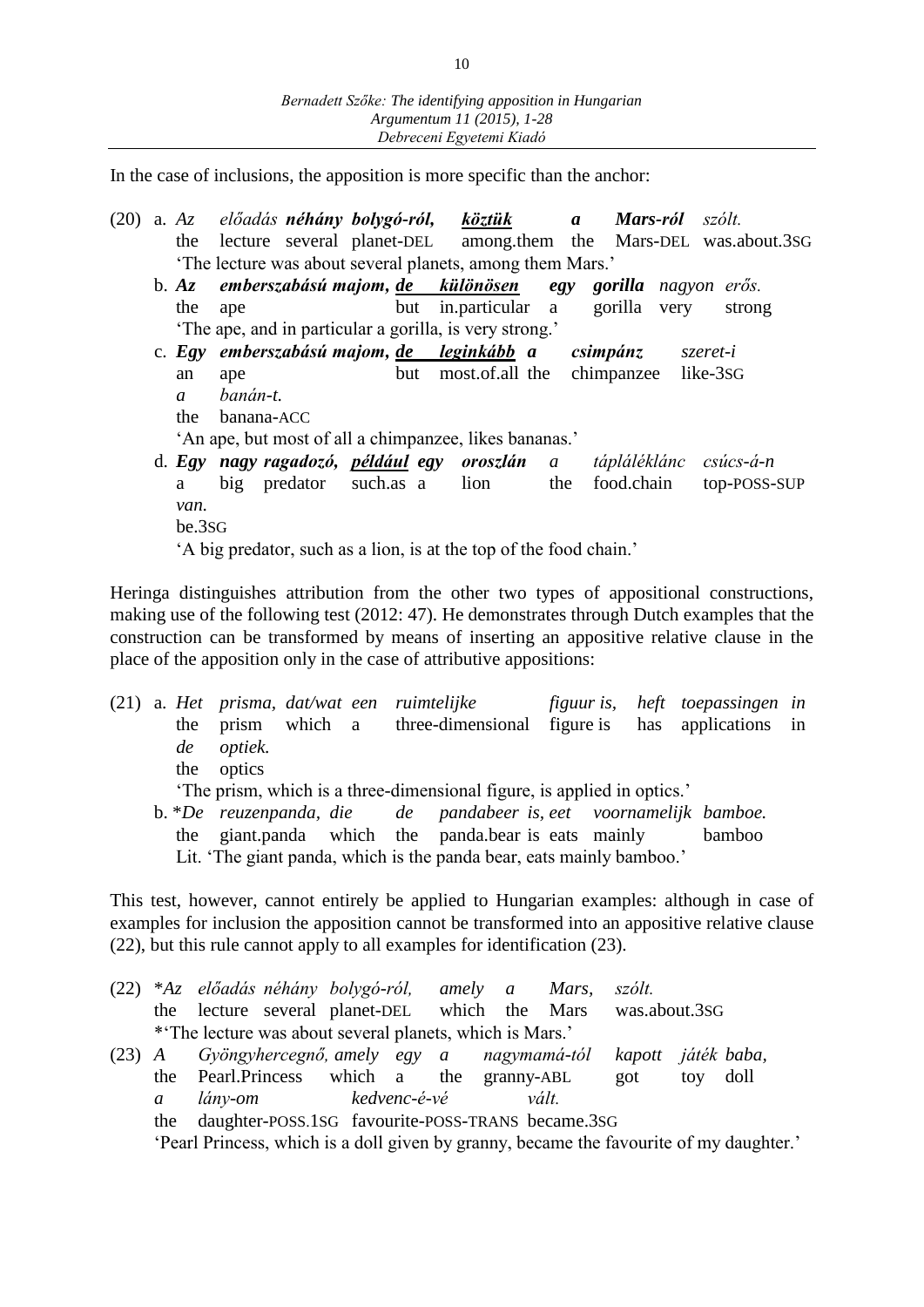Another significant difference between the examples classified as inclusions and of the other two classes is that in the case of inclusion the conjunction cannot be omitted without rendering the sentence ungrammatical:

- (24) a. *\*Az előadás néhány bolygó-ról, a Mars-ról szólt.*  the lecture several planet-DEL the Mars-DEL was.about.3SG \*'The lecture was about several planets, Mars.'
	- b. \**Az emberszabású majom, egy gorilla, nagyon erős.* the ape a gorilla very strong \*'The ape, a gorilla, is very strong.'

Apposition markers play an important role in examples of inclusion, as they indicate that no predicative relation can be established between the units of the construction in which we make a statement about the anchor using the apposition:

|  |     |         | (25) a. * <i>Néhány bolygó a Mars.</i> |  |   |                                         |
|--|-----|---------|----------------------------------------|--|---|-----------------------------------------|
|  |     |         | several planet the Mars                |  |   |                                         |
|  |     |         | *'Several planets are Mars.'           |  |   |                                         |
|  |     |         |                                        |  |   | b. *Az emberszabású majom az orángután. |
|  |     | the ape |                                        |  |   | the orangutan                           |
|  |     |         | *The ape is the orangutan.'            |  |   |                                         |
|  |     |         | c. *Az emberszabású majom egy gorilla. |  |   |                                         |
|  | the | ape     |                                        |  | a | gorilla                                 |
|  |     |         | *The ape is a gorilla.'                |  |   |                                         |

Another important distinction must be pointed out between inclusion and the other two appositional classes. While constructions using inclusion can be transformed into sentences where the proximity of the anchor and the apposition is not required (26), this is not so for attribution (27a) and identification (27b). Even if some of the examples are well-formed, the apposition can only take a distant position from the anchor as an afterthought, indicated by use of a very strong pause (which I indicate with colons), and must appear with conjunctions *mégpedig* 'namely' and *vagyis* 'that is' (27c).

(26) *Az előadás néhány bolygó-ról szólt, köztük a Mars-ról.* the lecture several planet-DEL was.about.3SG among.them the Mars-DEL 'The lecture was about several planets, among them Mars.'

(27) a. \**Egy henger elkészíthető egy sima papírlap-ból, egy*  a cylinder preparable a plain sheet.of.paper-ELA a *háromdimenziós test.* three-dimensional shape \*'A cylinder can be made from a sheet of plain paper, a three-dimensional shape.' b. \**Mari babá-ja eltűnt, a nagymamá-já-tól kapott játék.* Mary doll-POSS disappeared.3sG the granny-POSS-ABL got toy \*'Mary's doll has disappeared, the gift from her granny.'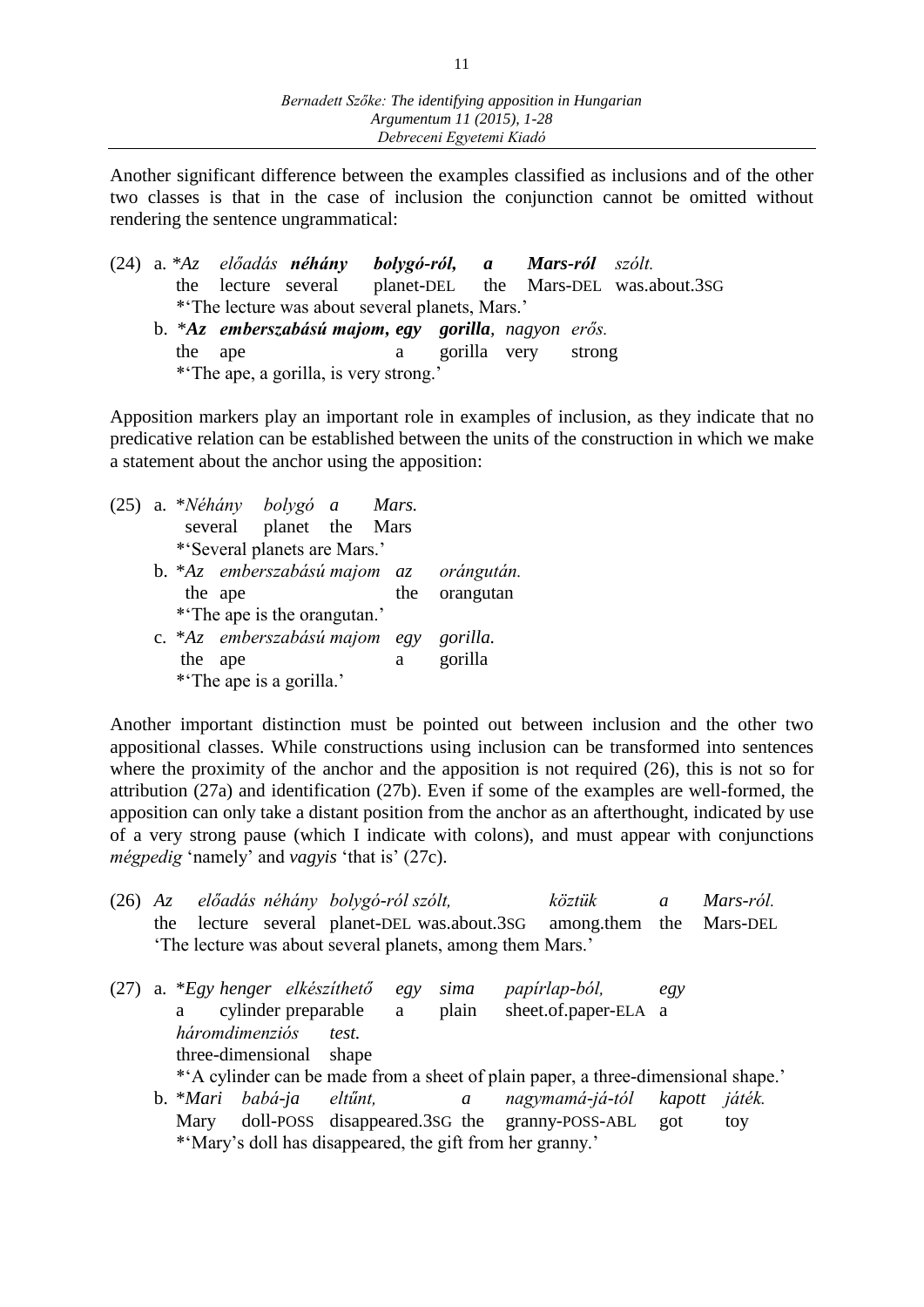|  | c. Az év | tanár-á-t                                                                         | a - | diák-ok választ-ják meg: mégpedig    |  |
|--|----------|-----------------------------------------------------------------------------------|-----|--------------------------------------|--|
|  |          | The year teacher-POSS-ACC                                                         |     | the student-PL choose-3PL PRT namely |  |
|  |          | egy kiváló pedagógus-t.                                                           |     |                                      |  |
|  |          | an excellent educator-ACC                                                         |     |                                      |  |
|  |          | The teacher of the year is chosen by the students: namely an excellent educator.' |     |                                      |  |

This confirms the assumption that, in the case of inclusion, coordination of two clauses with ellipsis is used.

We firmly take the position that in Hungarian we also get an appositional construction when certain conjunctions (such as *vagyis* 'i.e.', *azaz* 'that is') occur between units having identical reference. These form a construction in which the second unit clarifies and completes the meaning of the first. Accordingly, the presence of the conjunction does not automatically imply a coordinative construction, which by descriptive grammars was classified as explanatory coordination. These conjunctions are considered apposition markers in international literature.

Now let us investigate apposition markers that normally occur in Hungarian appositional constructions. Examples (18–20), for the three different types of appositional constructions (identification, attribution, inclusion), contain all apposition markers most typical of the given group. However, compared to English, German and Dutch examples (Heringa 2012), Hungarian apposition markers cannot be sharply distinguished from one another as being typical of only one given semantic class of the appositional construction.

Apposition markers typical of the semantic class **identification** are: *vagyis* 'i.e.', *azaz* 'that is', *mégpedig* 'namely', *más szóval* 'in other words' *egyszerűbben mondva* 'put more simply', *pontosabban kifejezve* 'specifically speaking'*.*

In appositional constructions of to the semantic class **attribution** the following apposition markers may occur: *tudvalevőleg* 'known to be', *mellesleg* 'by the way', *mint köztudott* 'as is (well-)known', *amint tudod* 'as you know'.

In constructions of the class **inclusion** we may find the following apposition markers: *köztük* 'among them', *(mint) például* 'for example', *beleértve* 'including', *úgymint* 'such as', *de főleg* 'but/and mainly', *de különösen* 'but/and particular', *de leginkább* 'but most of all', *de legfőképpen* 'but/and especially'.

At the same time however, certain apposition markers of the identification group (like *vagyis* 'i.e.', *azaz* 'that is') may also occur in examples with attributive constructions.

## *3.3 Different groups of identifying appositions*

In this subsection I make an attempt to describe the subclasses distinguished within the class of identifying appositions, placing them in a table, the aim of which is to provide a more specific structural analysis by creating a clearer system.

It is important to mention that of the three semantic classes categorized by Heringa (2012), identification and attribution can be matched with the groups established by Ott (2014). Ott (2014) distinguishes two subtypes among non-restrictive nominal appositions: in the case of specificational nominal apposition the apposition specifies or identifies the anchor, while the apposition within predicational nominal appositions assigns a certain attribute to the anchor. If we examine the Hungarian examples for identification in (18), we see that each of them corresponds to the concept of specificational appositional constructions, while in the case of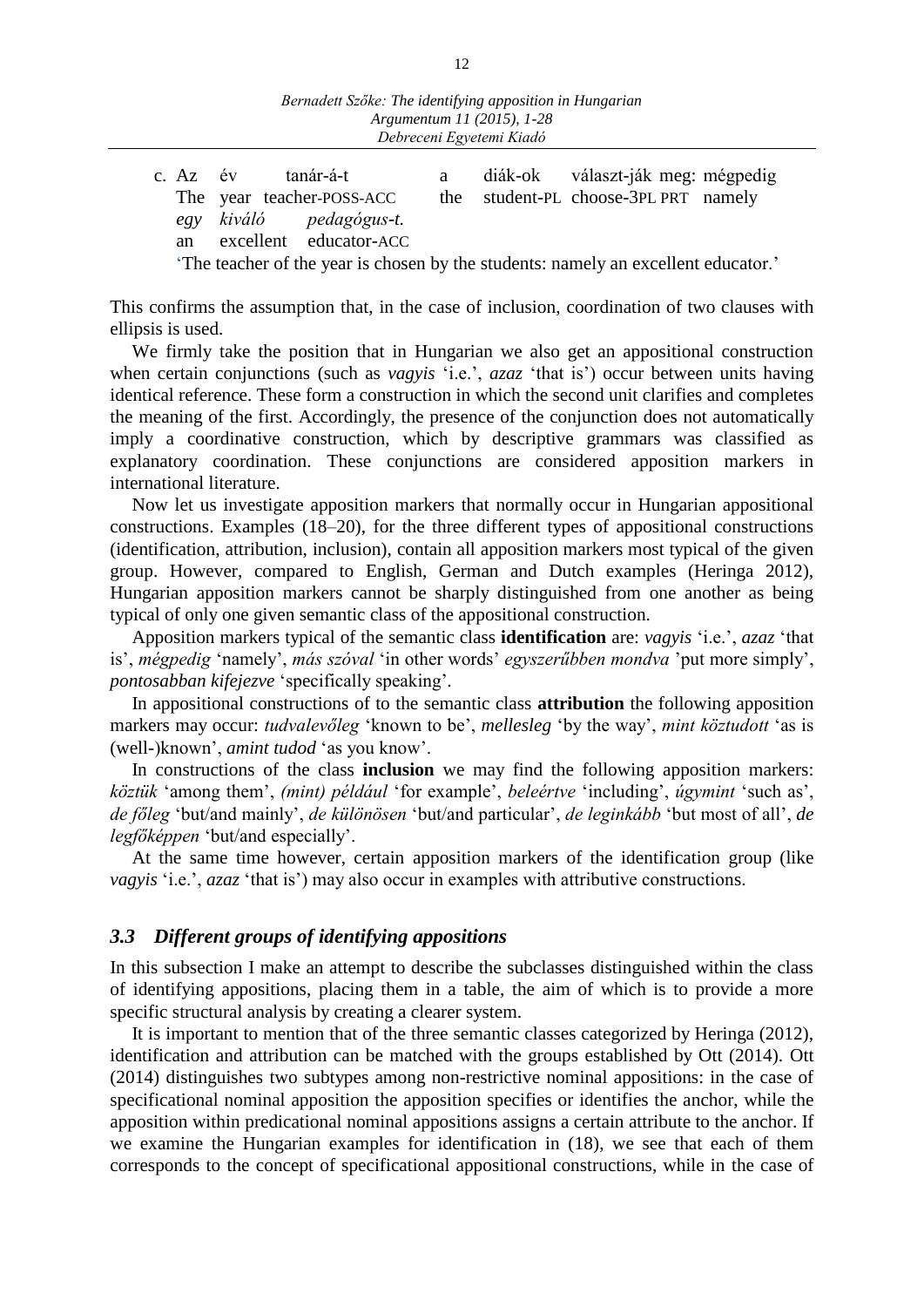the attribution examples in (19), a parallel may be drawn with predicative appositions. The parallel between the two classifications is due to the fact that Ott's classification is based on the semantic groups established by Heringa (2012). The absence of inclusion from Ott's classification (2013) may partly be explained by the fact that Heringa did not include this semantic class in the range of his detailed investigations either.

Examples for close apposition in Hungarian constitute a narrower group compared to cross-linguistic data. Each one of the Hungarian examples can be classified within the semantic class of attributions. According to this, in Hungarian we can distinguish the apposition types listed in table 1:

|                       | <b>Loose apposition</b> | <b>Close apposition</b> |
|-----------------------|-------------------------|-------------------------|
| <b>Identification</b> | (28a)                   | _                       |
| <b>Attribution</b>    | (28b)                   | 29                      |
| <b>Inclusion</b>      | (28c)                   | _                       |

*Table 1. Types of identifying appositions*

- (28) a. *Mari babá-ja, a nagymamá-já-tól kapott játék, eltűnt.* Mary doll-POSS the granny-POSS-ABL got toy disappeared.3sG 'Mary's doll, the toy she got from her granny, has disappeared.'
	- b. *János pisztoly-a, tudvalevőleg egy gyilkos fegyver, nagyon veszélyes.* John pistol-POSS known.to.be a murder weapon extremely dangerous 'John's pistol, known to be a murder weapon, is extremely dangerous.'
	- c. *Az előadás néhány bolygó-ról, köztük a Mars-ról szólt.* the lecture several planet-DEL among.them the Mars-DEL was.about.3SG 'The lecture was about several planets, among them Mars.'
- (29) *Miltiadész-t a hadvezér-t sokkal többen ismer-ik, mint*  Miltiades-ACC the general-ACC many more know-3PL than *Miltiadész-t a pápá-t.* Miltiades-ACC the pope-ACC 'Miltiades the general is known by many more than Miltiades the pope.'

The apposition in (28a) is also an example for specificational appositions, while the appositional construction in (28b) corresponds to the predicational apposition.

# **4 Agreement with the identifying apposition**

In order to assign the corresponding structure to identifying apposition, we need to resolve the question of ellipsis? It may help answer this question if we investigate how agreement works between the predicate and the appositional construction occurring as subject or object of the sentence.

First let us examine Hungarian morphosyntactic number agreement between the subject and the verb. Quintified noun phrases (such as *két lány* 'two girls') are morphologically singular in Hungarian, hence they lack a number feature, triggering singular agreement on the verb (30a), and plural noun phrases trigger plural agreement on the verb (30b).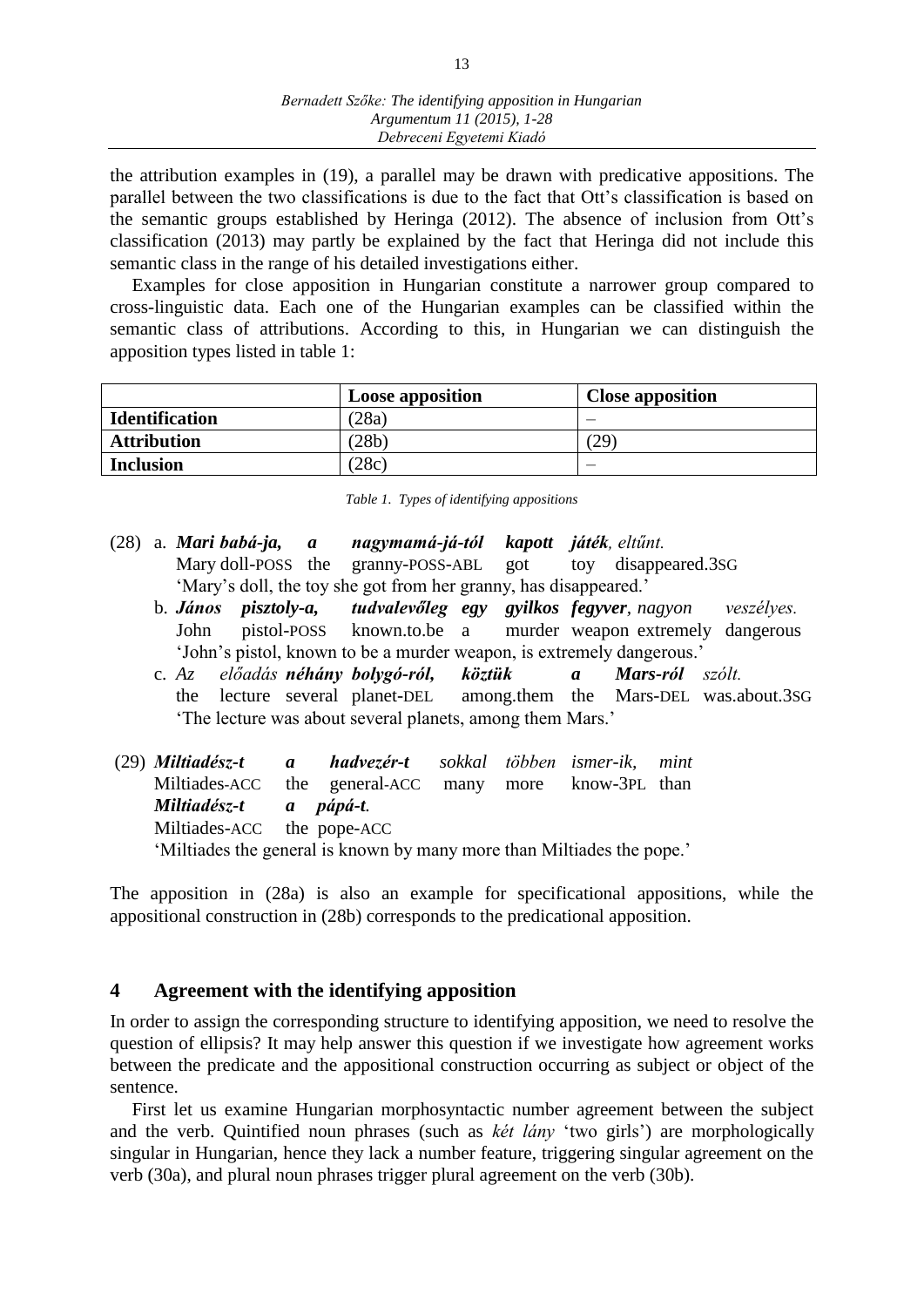- (30) a. *A két lány megérkezett.* the two girl arrived.3SG 'The two girls have arrived.'
	- b. *A lány-ok megérkezt-ek.* the girl-PL arrived-3PL 'The girls have arrived.'

The Hungarian verb has a definite conjugation, used in the presence of a definite object (31a), and an indefinite conjugation, used in the absence a definite object (31b):

|                                |  |  |  |  | (31) a. A tanár-ok [a könyv-et] $_{DEF}$ ir-ják.                 |                                           |  |  |
|--------------------------------|--|--|--|--|------------------------------------------------------------------|-------------------------------------------|--|--|
|                                |  |  |  |  | the teacher-PL the book-ACC write-DEF.3PL                        |                                           |  |  |
| 'The teachers write the book.' |  |  |  |  |                                                                  |                                           |  |  |
|                                |  |  |  |  | b. A $tan\acute{a}r$ -ok $[egy k\ddot{o}nyv-et]_{INDEF}$ ir-nak. |                                           |  |  |
|                                |  |  |  |  |                                                                  | the teacher-PL a book-ACC write-INDEF.3PL |  |  |
| 'The teachers write a book.'   |  |  |  |  |                                                                  |                                           |  |  |

Balogh (2004: 71) presents two examples and argues that in certain cases it is the subject (32a), or the apposition of the object (32b) that controls the agreement with the predicate.

(32) a. *Ági és Panni, az újonnan jött osztálytárs-ak hamarosan*  Ági and Panni the newly came classmate-PL soon *beilleszkedt-ek az osztályközösség-be.* fitted.in-3PL the class-IN 'Ági and Panni, the newcomers in the class, soon fitted in with their classmates.' b. *[Két diák-ot]INDEF, [Nagy Jóská-t és Kis Pistá-t]DEF behívatt-ák*  two student-ACC Nagy Jóska-ACC and Kis Pista-ACC asked.in-DEF.3PL *az igazgatói irodá-ba.* the principal office-ILL 'Two students, Jóska Nagy and Pista Kis, were summoned to the principal's office.'

In (32a) it cannot be conclusively demonstrated that it is the apposition that controls the agreement, since in the case of the *and*-coordination a plural form of the predicate can be induced (33), as it was demonstrated by  $\acute{E}$ . Kiss (2012: 1026).

|  |                             | (33) János és Mari összeveszt-ek. |
|--|-----------------------------|-----------------------------------|
|  |                             | John and Mary PRT quarrelled-3PL  |
|  | 'John and Mary quarrelled.' |                                   |

I extended the investigation to data where no unequivocal grammaticality judgement could be produced, and decided to test the examples in question. With the tests I investigated, on one hand, the appositional construction used as subject, in which the apposition and the anchor appearing separately cause different kinds of agreement with the predicate. On the other hand, I tested the appositional construction used as an object too, in which there is a difference in the definiteness of the construction units. After evaluating the results it can generally be stated that in the judgement of sentences no significant difference showed up related to the fact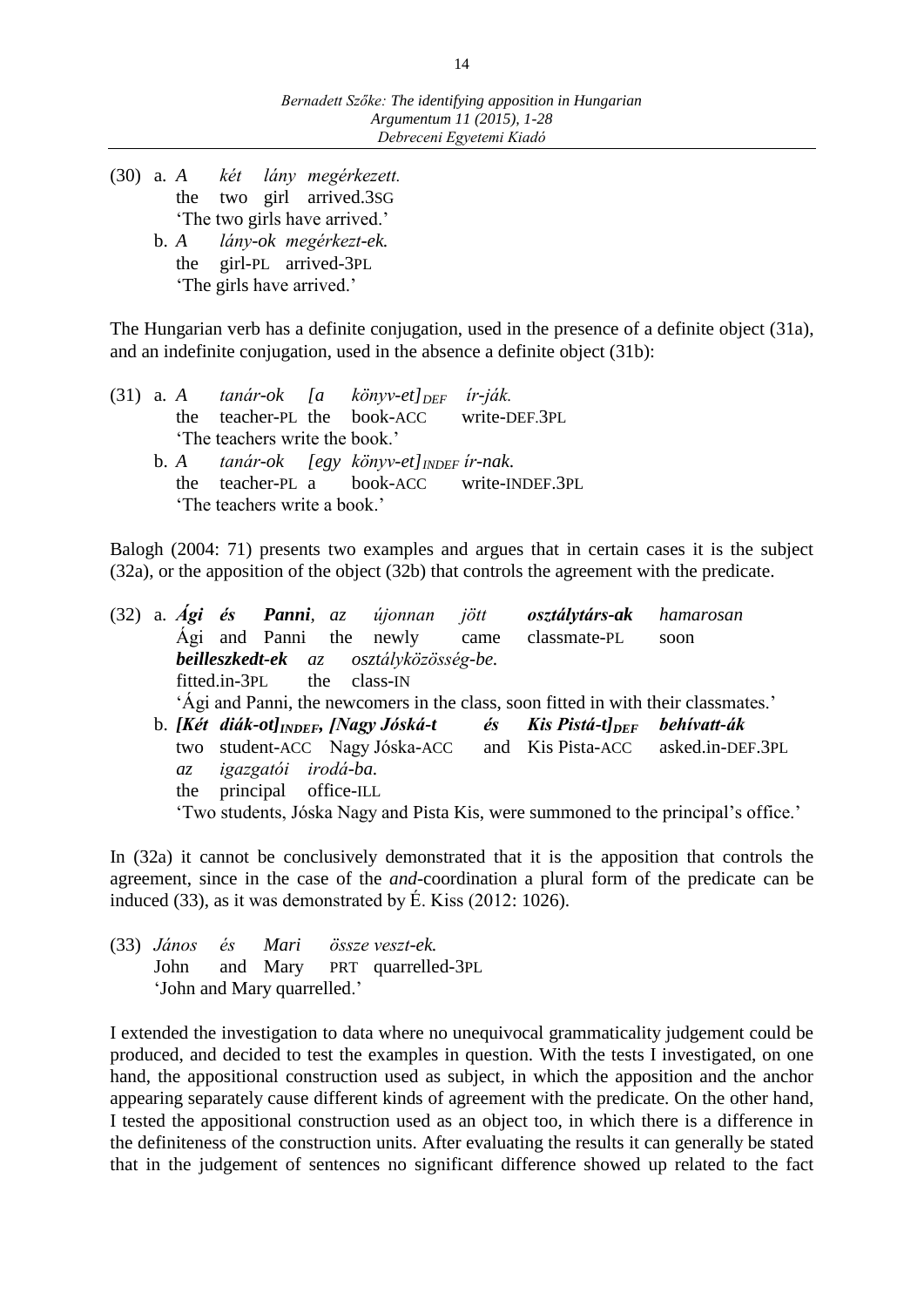weather the appositional construction appeared in the sentence in position of a topic or a focus.

Based on the investigation of test-sentences containing appositional constructions in subject position, the conclusion can be drawn that it cannot be conclusively decided whether it is the anchor or the apposition that controls the agreement, since the agreement is influenced by two different factors: the principle of proximity and the marked feature value of the anchor concerning plurality. The [Pl]-feature of a noun phrase is a marked feature value in number agreement.<sup>4</sup> If the apposition is plural, then the agreement is unambiguously clear: the verb will appear in plural (the principle of proximity reaffirms the plural agreement too).

|                                                 |  |  | (34) a. A két barátnő-d, a lány-a-i-m |  |                                                                   | megérkezt-ek. |  |  |  |
|-------------------------------------------------|--|--|---------------------------------------|--|-------------------------------------------------------------------|---------------|--|--|--|
|                                                 |  |  |                                       |  | the two friend-POSS.2SG the daughter-POSS-PL-POSS.1SG arrived-3PL |               |  |  |  |
| 'Your two friends, my daughters, have arrived.' |  |  |                                       |  |                                                                   |               |  |  |  |
|                                                 |  |  | b. *A két barátnő-d, a lány-a-i-m     |  |                                                                   | megérkezett.  |  |  |  |
|                                                 |  |  |                                       |  | the two friend-POSS.2SG the daughter-POSS-PL-POSS.1SG arrived.3SG |               |  |  |  |
| 'Your two friends, my daughters, have arrived.' |  |  |                                       |  |                                                                   |               |  |  |  |

If the anchor is formally plural, then in the case of the appositional construction appearing in a preverbal position the principle of proximity and the markedness of plurality become conflicted, and the grammaticality judgements of the sentences show a greatly varied picture from the point of view of agreement:

|                                            | $(35)$ a. ?? A <i>lány-a-i-m</i> ,                                |  |  | a két barátnő-d megérkezett.  |  |  |  |  |
|--------------------------------------------|-------------------------------------------------------------------|--|--|-------------------------------|--|--|--|--|
|                                            | the daughter-POSS-PL-POSS.1SG the two friend-POSS.2SG arrived.3SG |  |  |                               |  |  |  |  |
| 'My daughters, your two friends, arrived.' |                                                                   |  |  |                               |  |  |  |  |
|                                            |                                                                   |  |  |                               |  |  |  |  |
|                                            | b. $? A$ <i>lány-a-i-m</i> ,                                      |  |  | a két barátnő-d megérkezt-ek. |  |  |  |  |
|                                            | the daughter-POSS-PL-POSS.1SG the two friend-POSS.2SG arrived-3PL |  |  |                               |  |  |  |  |

If the appositional construction appears in postverbal position, then it is the principle of proximity that determines the agreement:

|  | (36) a. $\ddot{O}$ sszeveszt-ek / *összeveszett a               | $\lim_{v \to a-i-m}$ | két |
|--|-----------------------------------------------------------------|----------------------|-----|
|  | quarrelled-3PL/quarrelled.3SG the daughter-POSS-PL-POSS.1SG the |                      | two |
|  | barátnő-d.                                                      |                      |     |
|  | friend-POSS.2SG                                                 |                      |     |
|  | 'My daughters, yours two friends, had a quarrel.'               |                      |     |

v) *Mari és Anna megérkezt-ek.* Mary and Anna arrived-3PL 'Mary and Anna have arrived.'

 $\overline{a}$ 

<sup>4</sup> It is not only the group of nouns in plural form that have a marked value concerning plurality, but the coordination of groups of nouns in singular can also have a marked feature value, when it induces plural agreement, as illustrated in (v).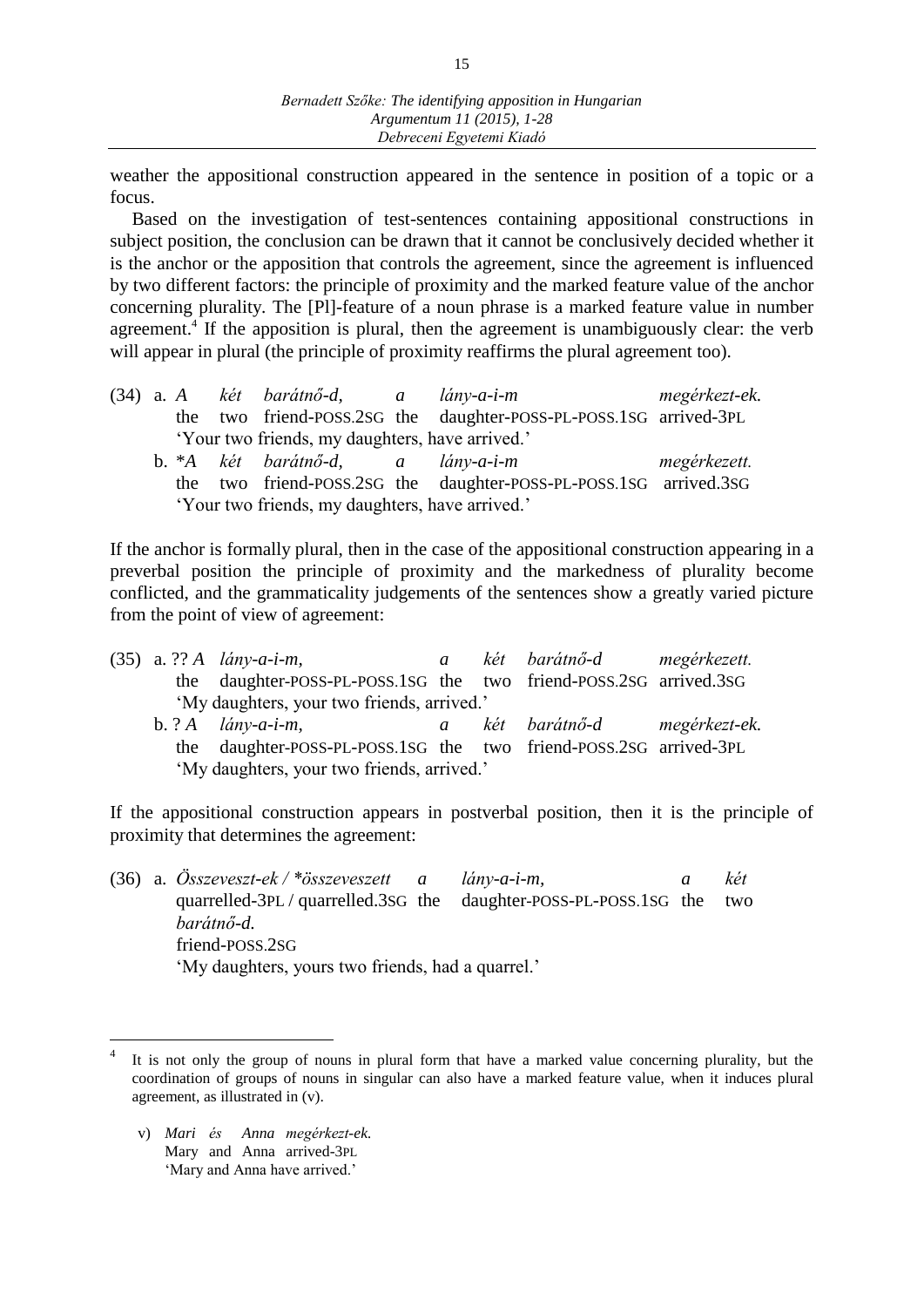| b. Összeveszett / * összeveszt-ek a két barátnő-d,        |  |  |  |  |  |  |  |
|-----------------------------------------------------------|--|--|--|--|--|--|--|
| quarrelled.3sG/quarrelled-3PL the two friend-POSS.2sG the |  |  |  |  |  |  |  |
| $\lim_{r \to \infty}$                                     |  |  |  |  |  |  |  |
| daughter-POSS-PL-POSS.1SG                                 |  |  |  |  |  |  |  |
| 'Your two friends, my daughters, had a quarrel.'          |  |  |  |  |  |  |  |

In the case of an appositional construction appearing in preverbal position as object, there are two additional factors influencing the agreement: the principle of proximity and the marked feature value of definiteness. The [Def]-feature of a noun phrase is a marked feature value in object agreement. If the apposition is definite, then definite conjugation is clearly preferred.

|                                                                |  |  |  | (37) a. *Egy bájos kislány-t, Anná-t felkért-ek a fotózás-ra.  |  |                                                                          |  |  |  |
|----------------------------------------------------------------|--|--|--|----------------------------------------------------------------|--|--------------------------------------------------------------------------|--|--|--|
|                                                                |  |  |  |                                                                |  | a lovely little.girl-ACC Anna-ACC invited-INDEF.3PL the photo.shoot-SUBL |  |  |  |
|                                                                |  |  |  | 'They invited a lovely little girl, Anna, to the photo shoot.' |  |                                                                          |  |  |  |
|                                                                |  |  |  | b. Egy bájos kislány-t, Anná-t felkért-ék a fotózás-ra.        |  |                                                                          |  |  |  |
|                                                                |  |  |  |                                                                |  | a lovely little.girl-ACC Anna-ACC invited-DEF.3PL the photo.shoot-SUBL   |  |  |  |
| 'They invited a lovely little girl, Anna, to the photo shoot.' |  |  |  |                                                                |  |                                                                          |  |  |  |

If the principle of proximity and the marked feature value become conflict with each other, the judgement of sentences shows a mixed picture, but definite conjugation still seems more preferable:

|                                                                |                                                                |  |  |  | (38) a. ?? Anná-t, egy bájos kislány-t felkért-ek a fotózás-ra.          |  |  |  |  |  |
|----------------------------------------------------------------|----------------------------------------------------------------|--|--|--|--------------------------------------------------------------------------|--|--|--|--|--|
|                                                                |                                                                |  |  |  | Anna-ACC a lovely little.girl-ACC invited-INDEF.3PL the photo.shoot-SUBL |  |  |  |  |  |
|                                                                | 'They invited Anna, a lovely little girl, to the photo shoot.' |  |  |  |                                                                          |  |  |  |  |  |
|                                                                |                                                                |  |  |  | b. ? Anná-t, egy bájos kislány-t felkért-ék a fotózás-ra.                |  |  |  |  |  |
|                                                                |                                                                |  |  |  | Anna-ACC a lovely little.girl-ACC invited-DEF.3PL the photo.shoot-SUBL   |  |  |  |  |  |
| 'They invited Anna, a lovely little girl, to the photo shoot.' |                                                                |  |  |  |                                                                          |  |  |  |  |  |

In the case of sentences containing appositional constructions in postverbal position, unequivocal grammaticality judgements are produced. In this case the agreement takes place according to the principle of proximity:

| (39) | a. *Felkért-ek – Anná-t, egy bájos kislány-t a                 |                               |  | fotózás-ra.                                                              |
|------|----------------------------------------------------------------|-------------------------------|--|--------------------------------------------------------------------------|
|      |                                                                |                               |  | invited-INDEF.3PL Anna-ACC a lovely little.girl-ACC the photo.shoot-SUBL |
|      | 'They invited Anna, a lovely little girl, to the photo shoot.' |                               |  |                                                                          |
|      | b. Felkért-ék                                                  | Anná-t, egy bájos kislány-t a |  | fotózás-ra.                                                              |
|      |                                                                |                               |  | invited-DEF.3PL Anna-ACC a lovely little.girl-ACC the photo.shoot-SUBL   |
|      | 'They invited Anna, a lovely little girl, to the photo shoot.' |                               |  |                                                                          |
|      | c. *Felkért-ék                                                 | egy bájos kislány-t, Anná-t a |  | fotózás-ra.                                                              |
|      |                                                                |                               |  | invited-DEF.3PL a lovely little.girl-ACC Anna-ACC the photo.shoot-SUBL   |
|      | 'They invited a lovely little girl, Anna, to the photo shoot.' |                               |  |                                                                          |
|      | d. Felkért-ek                                                  | egy bájos kislány-t, Anná-t a |  | fotózás-ra.                                                              |
|      |                                                                |                               |  | invited-INDEF.3PL a lovely little.girl-ACC Anna-ACC the photo.shoot-SUBL |
|      | 'They invited a lovely little girl, Anna, to the photo shoot.' |                               |  |                                                                          |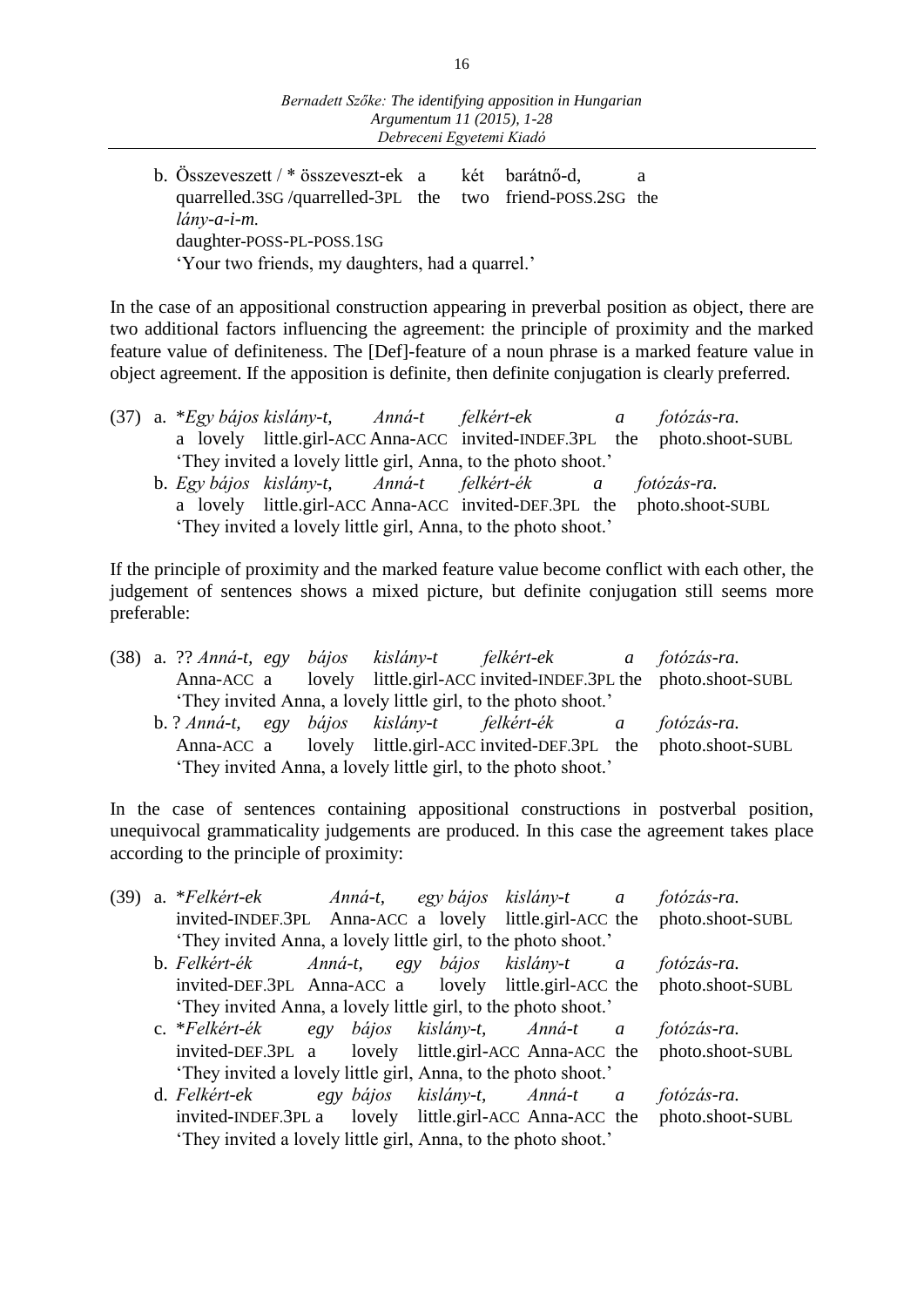Summing up the results, we can conclude the following: although the principle of proximity has a certain role in the control of the agreement, which could suggest that we are dealing with a coordinative structure, the marked feature value can still override it occasionally, in which cases the agreement must obtain with the anchor, which is rather reminiscent of subordination.

However, all observations change if we hold an intonational pause after the apposition. By this we intensify the parenthetical nature of the structure, due to which it seems that the predicate should rather agree with the anchor even in cases of appositional structures occurring in preverbal position as subject (40) or object (41):

- (40) a. *A lány-a-i-m, a két barátnő-d, összeveszt-ek.* the daughter-POSS-PL-POSS.1SG the two friend-POSS.2SG quarrelled-3PL 'My daughters, your two friends, had a quarrel.'
	- b. *A két barátnő-d, a lány-a-i-m, összeveszett.* the two friend-POSS.2SG the daughter-POSS-PL-POSS.1SG quarrelled.3SG 'Your two friends, my daughters, had a quarrel.'
- (41) a. *Anná-t, egy bájos kislány-t, felkért-ék a fotózás-ra.* Anna-ACC a lovely little.girl-ACC invited-DEF.3PL the photo.shoot-SUBL 'They invited Anna, a lovely little girl, to the photo shoot.'
	- b. *Egy bájos kislány-t, Anná-t, felkért-ek a fotózás-ra.*  a lovely little.girl-ACC Anna-ACC invited-INDEF.3PL the taking.photos-SUBL 'They invited a lovely little girl, Anna, to the photo shoot.'

The examples above show that in the case of the intonational pause held after the apposition, it is the first element of the appositional construction appearing in preverbal position either as subject (40) or object (41), that is the anchor, which influences the agreement with the predicate. The role of the intonation needs more research.

# **5 Analysis of identifying appositions**

In the case of identifying appositions there is just one single argument for assuming that the construction units are in subordination: a predicative relation can be established between the two. Furthermore, as we could see in section 2, there are exceptions even to that. The construction cannot be analyzed – at least not in all cases – as coordination of two clauses accompanied by ellipsis, as in that case we would not be able to explain the agreement requirements in examples like (42), where in case of an ellipsis the predicate would be expected to agree with the apposition:

|               |           |                                                     | (42) $En_{ISG}$ , a koronatanú <sub>3SG</sub> pontosan jelent-em/*jelent | meg        |
|---------------|-----------|-----------------------------------------------------|--------------------------------------------------------------------------|------------|
|               |           | the key.witness                                     | on.time appeared-1sG/appeared.3sG                                        | <b>PRT</b> |
| a bíróság-on. |           |                                                     |                                                                          |            |
| the           | court-SUP |                                                     |                                                                          |            |
|               |           | 'I, the key witness, arrived at the court on time.' |                                                                          |            |

The behaviour of identifying appositions mainly parallels coordination, but at the same time there is a significant difference between them. In the case of appositional constructions two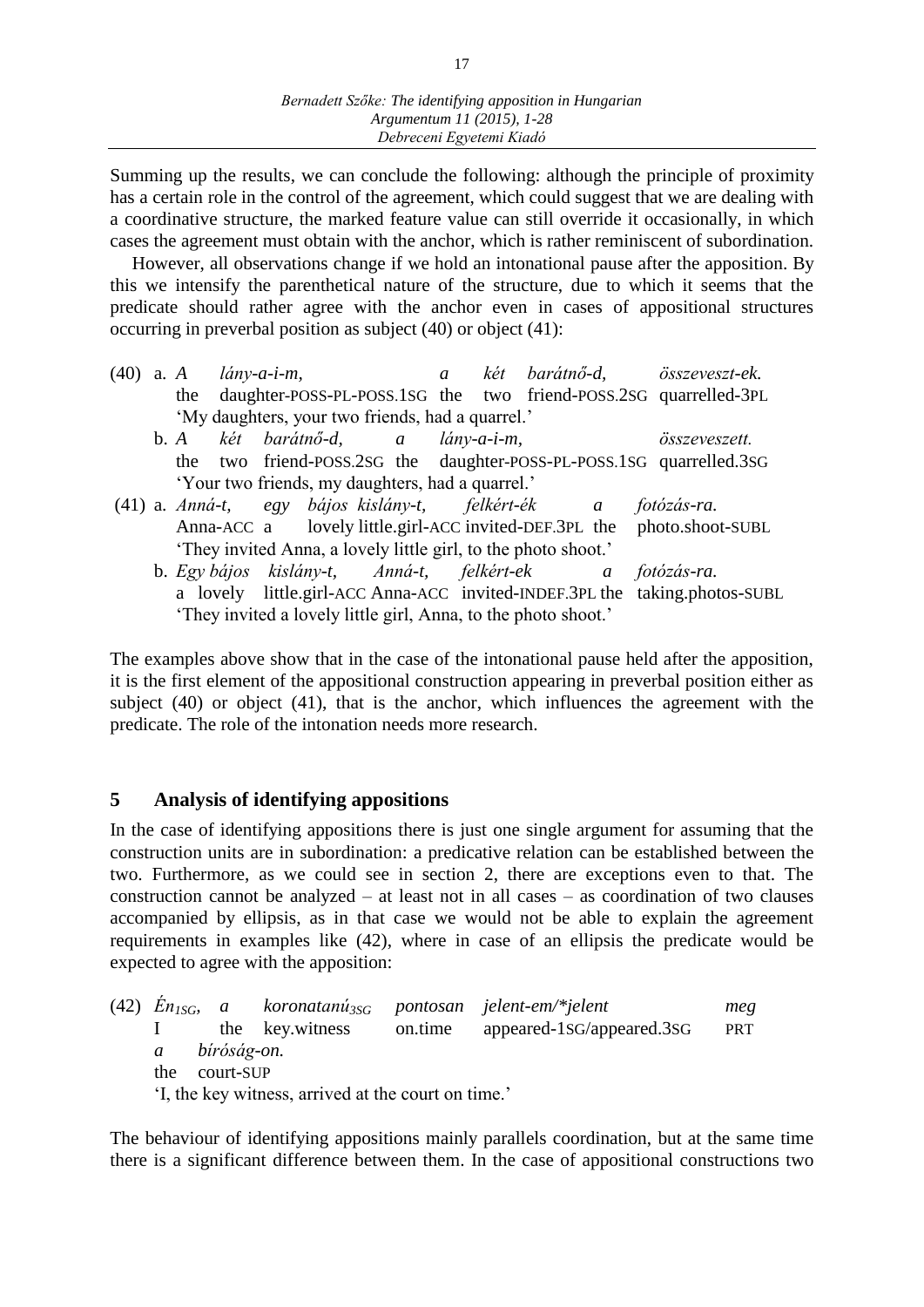entities with identical reference will occur, while in the case of coordination the two entities (or events) will have different reference.

As we have seen in section 4, even the system of agreement cannot provide solid evidence for the identifying appositional construction being either subordination or coordination. The question becomes further complicated by the fact that different types of identifying appositions have different prosodic, syntactic and semantic characteristics.

With regard to all these, I suggest that we should assign separate structural analyses related to each type of identifying apposition, based on the different properties. A coherent analysis can be given only in the case of loose appositions, where an intonational pause must be held after the apposition too, thus intensifying the parenthetic nature of the construction. Based on the examples it was apparent that in this case the predicate of the matrix clause must agree with the anchor. My proposal is to posit a parenthetic phrase (De Vries 2012, Heringa 2012), the anchor of which appears in its specifier while the apposition appears in its complement. We should apply an operation different from Merge, since the apposition is invisible for the matrix clause. De Vries (2012) proposes such an operation, which Heringa (2012) calls **supplementation Merge.** The usual Merge will be called **dominance Merge**. The two types of Merge can be described as follows (adapted from De Vries 2012: 16):

|           | <b>Description</b>                    | <b>Notation</b> |
|-----------|---------------------------------------|-----------------|
| dom-Merge | dom-Merge $(A, B)$ yields C such that |                 |
|           | C directly dominates A                |                 |
|           | C directly dominates B                |                 |
|           | A is a sister of B                    |                 |
| sup-Merge | sup-Merge $(A, B)$ yields C such that |                 |
|           | A is directly supplemented to C       |                 |
|           | B is directly supplemented to C       | В               |
|           | A is a sister of B                    |                 |

*Table 2. Representing dom-Merge and sup-Merge*

Heringa (2012: 140–141) defines supplementation Merge in such a way that with its application the apposition and the anchor will form one constituent, while neither the anchor nor any other element of the matrix clause will c-command the apposition, because the supplement blocks this relation, since the constituents merged this way will become part of a different 'dimension' and thus invisible for the other elements.

If an intonational pause must be held after the apposition, the agreement with the predicate is solely controlled by the anchor, so we need apply the operation of supplementation Merge:

|  | (43) a. $\lceil_{\text{ParP}} \; A \; \text{barát-a-i-m},$ |  | <b>köztük Mari</b> , elutazt-ak |                                                                           |
|--|------------------------------------------------------------|--|---------------------------------|---------------------------------------------------------------------------|
|  | the friend-POSS-PL-POSS.1SG among.them Mary travelled-3PL  |  |                                 |                                                                           |
|  | a hegyek-be a hétvégé-n.                                   |  |                                 |                                                                           |
|  | the mountains-ILL the weekend-SUP                          |  |                                 |                                                                           |
|  |                                                            |  |                                 | 'My friends, among them Mary, travelled to the mountains at the weekend.' |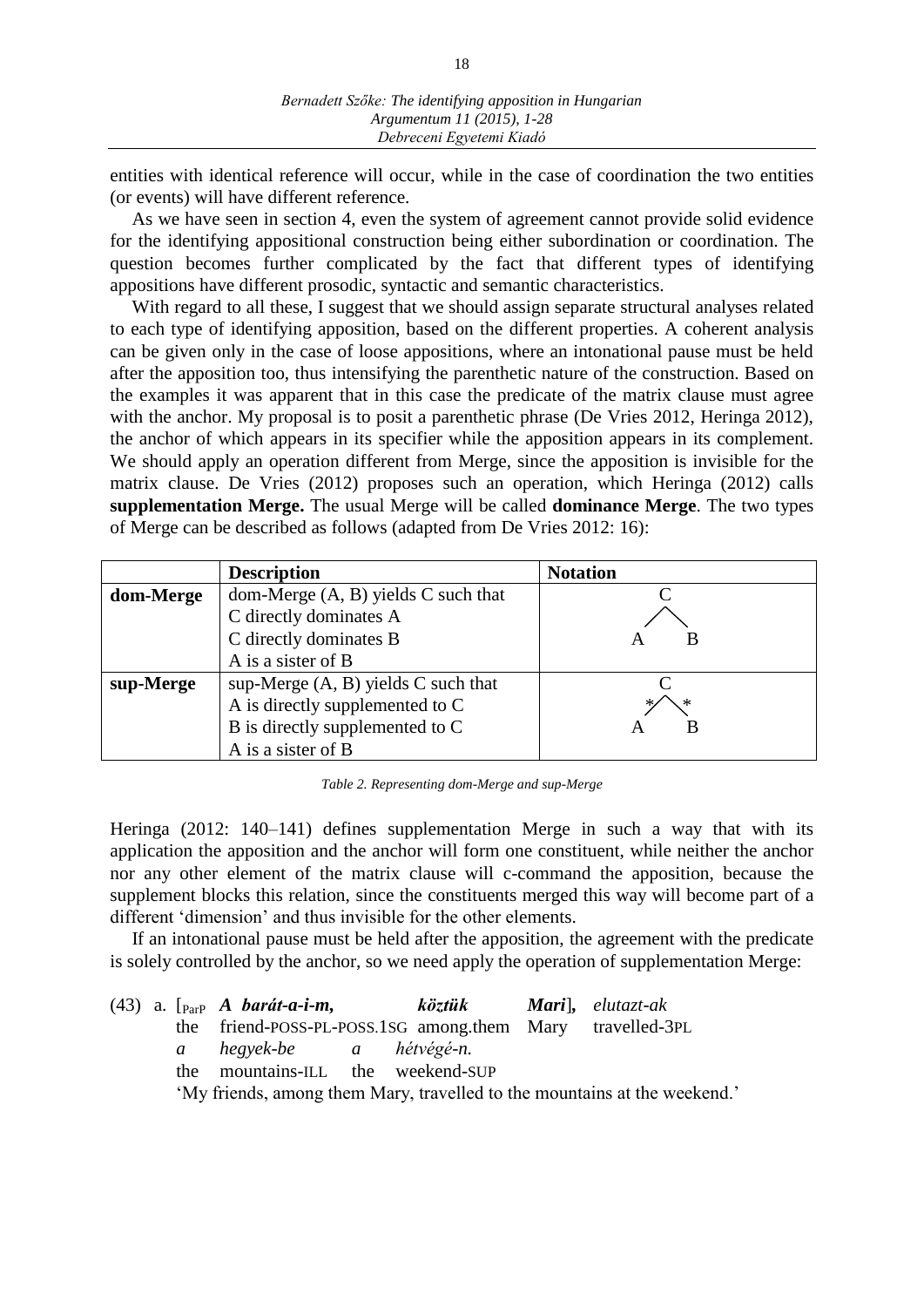b. Par<sub>F</sub> (dominance Merge) Anchor Par' (supplementation Merge) Par Apposition

Now let us investigate what constructions may be assigned to each type of appositional constructions.

# *5.1 Analysis of appositions classified as inclusive appositions*

In the international literature, no particular attention is devoted to this group. Having reviewed the examples, Heringa (2012) ruled these constructions out from the range of further investigation, defining the group as coordination of two clauses involving ellipsis, based on Burton-Roberts' (1994) proposal. Ott (2014) also ignores these examples when he classifies appositions.

Below I examine if Hungarian examples truly confirm the proposal for analysis which assumes the coordination of two clauses and ellipsis performed on them. In order to resolve the question two factors can be examined: the paraphrase of the sentences containing inclusions, and the agreement between the inclusive apposition and the predicate. First let us examine the way in which the examples of inclusion can be transformed:

| (44) |                | a. Három jó barát-om, köztük Mari elutazott   |                                                                                   |  |
|------|----------------|-----------------------------------------------|-----------------------------------------------------------------------------------|--|
|      |                |                                               | three good friend-POSS.1SG among.them Mary travelled.3SG                          |  |
|      | $\mathfrak{a}$ | hegyek-be a hétvégé-n.                        |                                                                                   |  |
|      | the            | mountains-ILL the weekend-SUP                 |                                                                                   |  |
|      |                |                                               | 'My three good friends, among them Mary, travelled to the mountains at the        |  |
|      | weekend.'      |                                               |                                                                                   |  |
|      |                | b. *Három jó barát-om köztük                  | Mari.                                                                             |  |
|      |                | three good friend-POSS.1SG among.them Mary    |                                                                                   |  |
|      |                | *'My three good friends are among them Mary.' |                                                                                   |  |
|      |                | c. Mari a három jó barát-om egyik-e.          |                                                                                   |  |
|      |                | Mary the three good friend-POSS.1SG one-POSS  |                                                                                   |  |
|      |                | 'Mary is one of my three good friends.'       |                                                                                   |  |
|      |                |                                               | d. Három jó barát-om elutazott a hegyek-be a hétvégé-n,                           |  |
|      |                |                                               | three good friend-POSS.1SG travelled.3SG the mountains-ILL the weekend-SUP        |  |
|      | köztük         |                                               | Mari elutazott a hegyek-be a hétvégé-n.                                           |  |
|      |                |                                               | among.them Mary travelled.3SG the mountains-ILL the weekend-SUP                   |  |
|      |                |                                               | 'My three good friends travelled to the mountains at the weekend, among them Mary |  |
|      |                | travelled to the mountains at the weekend.'   |                                                                                   |  |

Example (44b) demonstrates that no predicative relation can be established between the two units of the inclusive appositional construction. (44c) is a grammatical paraphrase of the inclusive appositional construction, but it is not the same as what the speaker wants to express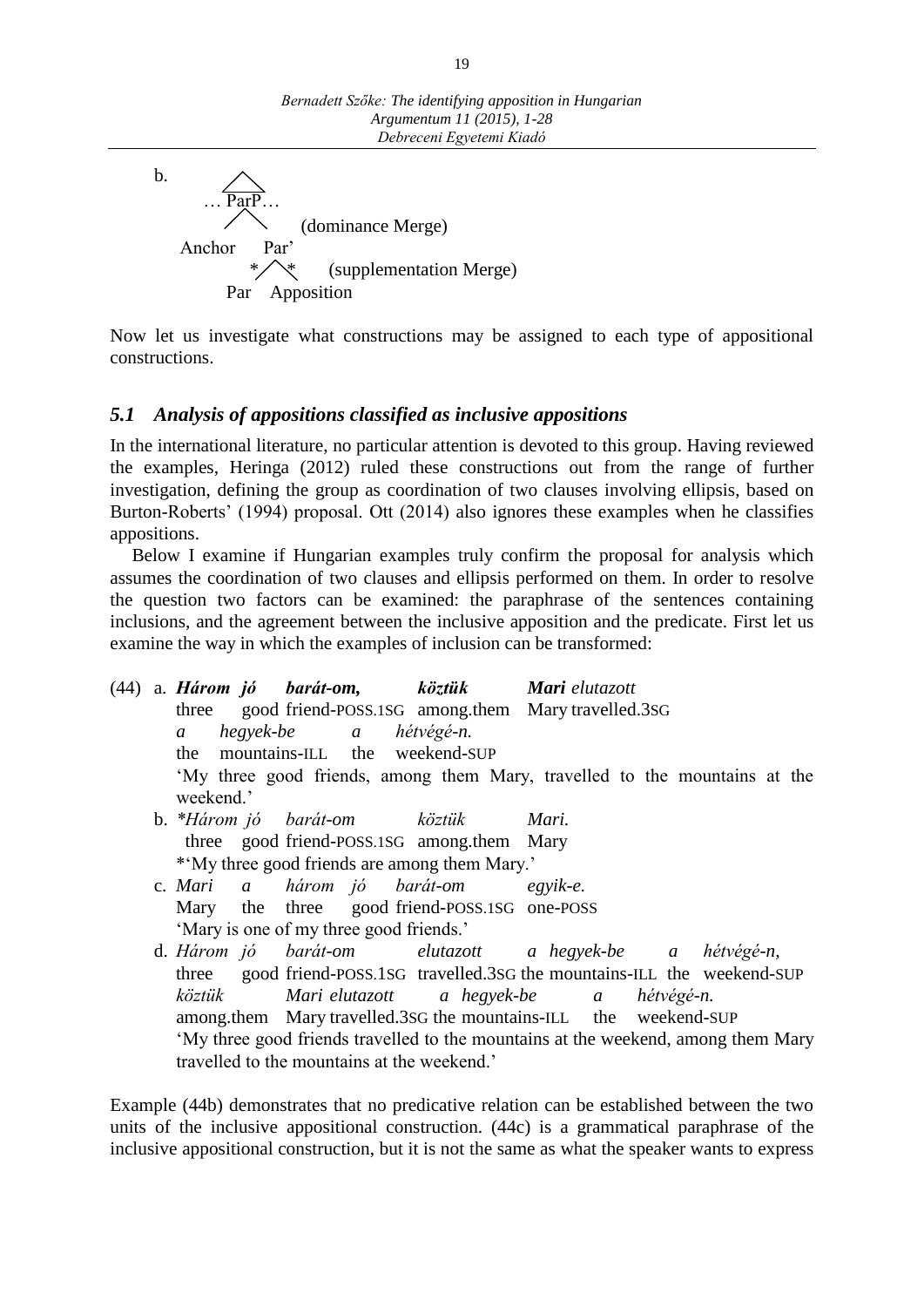in (44a). In fact, the meaning of the sentence containing the appositional construction can be expressed as (44d), so it suggests that we have a coordination of the two clauses here.

Now let us examine what kind of agreement the inclusive appositional construction requires with the predicate, deliberately using examples with agreement mismatch between the two units. If the appositional construction appears in position of a focus, the apposition causes the agreement with the predicate (see 45). In this case an intonational pause can **not** be held after the appositon.

(45) *[Foc A barát-a-i-m, köztük Mari] utazott el a* the friend-POSS-PL-POSS.1SG among.them Mary travelled.3SG PRT the *hegyek-be.* mountains-ILL 'It was my friends, among them Mary, who travelled to the mountains.'

If there is no pause after the apposition, the predicate must agree with the apposition. (45), again confirm the hypothesis of the two clauses standing in a coordination and the assumption of an ellipsis<sup>5</sup> (46).

(46) *A barát-a-i-m [utaz-tak el a hegyek-be], köztük*  the friend-POSS-PL-POSS.1SG travelled-3PL PRT the mountains-ILL among.them *Mari utazott el a hegyek-be.* Mary travelled.3SG PRT the mountains-ILL 'It was my friends, among them Mary, who travelled to the mountains.'

If an intonational pause must be held after the apposition too, the predicate of the matrix clause must agree with the anchor. So my proposal is to posit a parenthetic phrase, as illustrated in (43b).

# *5.2 Analysis of appositions classified as identifying and attributive appositions*

As mentioned before, nominal appositions classified as identifying appositions can be identified with the specificational appositions of Ott's classification (2014), so these two terms can be used as synonyms. First let us check if the Hungarian data confirm the analysis proposed by Ott (2014), according to which the clause containing the specificational apposition is inserted in the matrix clause, while redundant items are deleted:

(47)  $[CP_1]$  I met an old friend  $[CP_2]$  <del>I met</del> John Smith at the pub today] at the pub today]

However, the agreement facts in Hungarian contradict the suggested analysis in (47), since there are examples where agreement necessarily obtains between the apposition and the matrix predicate, as shown in (48):

(48) a. *Egy bájos kislány-t, Anná-t felkért-ék a fotózás-ra.* a lovely little.girl-ACC Anna-ACC invited-DEF.3PL the photo.shoot-SUBL 'They invited a lovely little girl, Anna, to the photo shoot.'

 $\overline{a}$ 

<sup>5</sup> I indicate ellipsis with strikeout.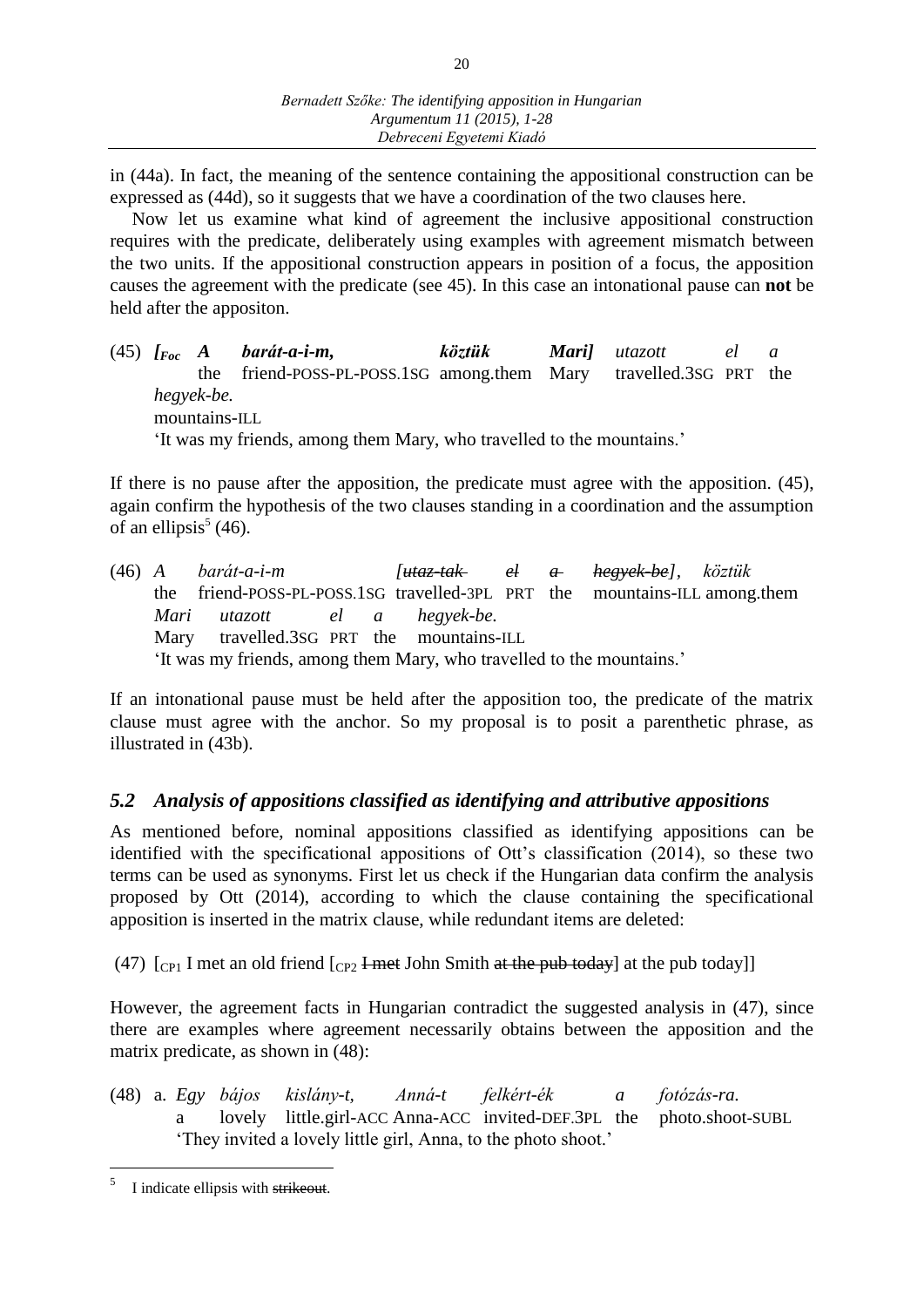| Bernadett Szőke: The identifying apposition in Hungarian |  |
|----------------------------------------------------------|--|
| Argumentum 11 (2015), 1-28                               |  |
| Debreceni Egyetemi Kiadó                                 |  |

|             | b. $\kappa$ $\lceil_{\text{CP1}}$ Egy bájos kislány-t $\lceil_{\text{CP2}}$ Anná-t <del>felkért-ék</del> |  | a a |
|-------------|----------------------------------------------------------------------------------------------------------|--|-----|
|             | lovely little.girl-ACC Anna-ACC invited-DEF.3PL the                                                      |  |     |
| fotózás-ra] | felkért-ek a fotózás-ra]                                                                                 |  |     |
|             | photo.shoot-SUBL invited-INDEF.3PL the photo.shoot-SUBL                                                  |  |     |

The anchor in (48b) is an indefinite noun phrase, triggering indefinite conjugation on the verb in matrix clause. The apposition is a definite noun phrase, triggering definite conjugation on the verb in inserted clause. When redundant items are deleted in inserted clause, the result is an ungrammatical sentence because of the indefinite conjugation on the matrix verb. Consequently, examples for the semantic class of identification in Hungarian require a different construction.

As we have seen, nominal appositional constructions classified as attributive appositions in Ott's (2014) classification correspond to predicational appositions, so I will use these two terms as synonyms from now on. Ott (2014) assigns a structure to predicational appositions in which the apposition is a reduced predicational copular clause (49).

(49)  $\lceil$  C<sub>P1</sub> I met John Smith  $\lceil$  C<sub>P2</sub> he is my best friend at the pub today

However, the structure in (49) cannot be applied to Hungarian predicational appositions, for two reasons. First, the predicate of the reduced predicational sentence, that is the intended apposition, shoud have no case ending, being a predicate under Ott's proposal. But in Hungarian anchor and apposition always share the case endings, as shown below:

|  |     | (50) a. $\text{*}$ [cp1 Az FTC-vel, [cp2 az FTC egy jó csapat] fog-unk készít-eni |  |  |                                                                |
|--|-----|-----------------------------------------------------------------------------------|--|--|----------------------------------------------------------------|
|  |     | the FTC-INS the FTC a good team will-2PL make-INF                                 |  |  |                                                                |
|  | egy | interjú-t.]                                                                       |  |  |                                                                |
|  | an  | interview-ACC                                                                     |  |  |                                                                |
|  |     | 'We will make an interview with FTC, a good team.'                                |  |  |                                                                |
|  |     | b. Az FTC-vel, egy jó csapat-tal fog-unk készít-eni egy                           |  |  | interjú-t.                                                     |
|  |     |                                                                                   |  |  | the FTC-INS a good team-INS will-2PL make-INF an interview-ACC |
|  |     | 'We will make an interview with FTC, a good team.'                                |  |  |                                                                |
|  |     |                                                                                   |  |  |                                                                |

On the other hand, as has been observed in a number of examples, no explanation can be given as to how agreement between the predicate and the apposition takes place. The analysis is further complicated by the fact that the agreement in the case of the apposition in preverbal position is influenced by two factors: the principle of proximity and the marked feature value, due to which in certain examples the predicate must agree with the anchor, whereas in others with the apposition:

|  |  |  | (51) a. ?? Anná-t, egy bájos kislány-t felkért-ek a fotózás-ra.          |  |
|--|--|--|--------------------------------------------------------------------------|--|
|  |  |  | Anna-ACC a lovely little.girl-ACC invited-INDEF.3PL the photo.shoot-SUBL |  |
|  |  |  | 'They invited Anna, a lovely little girl, to the photo shoot.'           |  |
|  |  |  | b. ? Anná-t, egy bájos kislány-t felkért-ék a fotózás-ra.                |  |
|  |  |  | Anna-ACC a lovely little.girl-ACC invited-DEF.3PL the photo.shoot-SUBL   |  |
|  |  |  | 'They invited Anna, a lovely little girl, to the photo shoot.'           |  |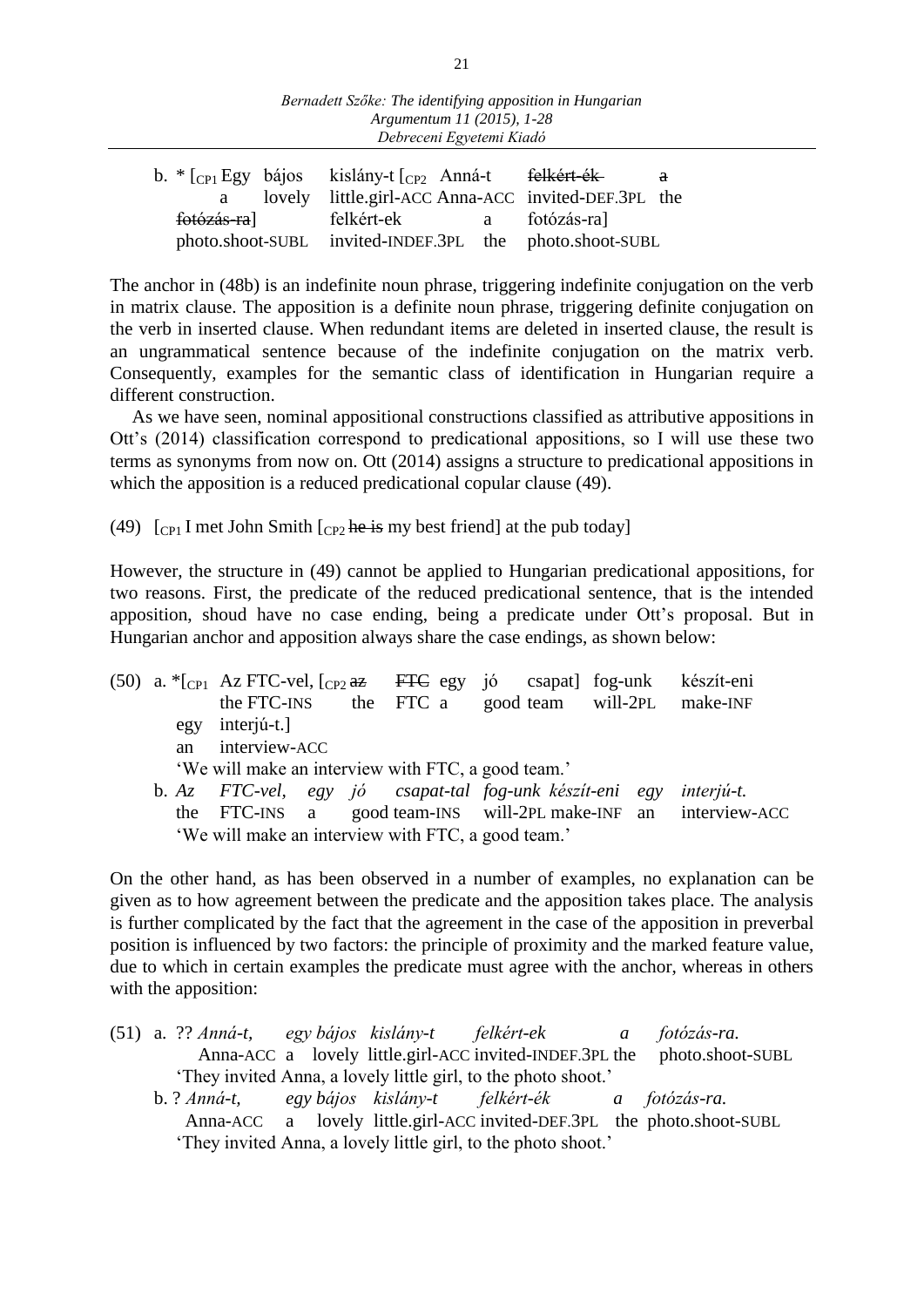### *Bernadett Szőke: The identifying apposition in Hungarian Argumentum 11 (2015), 1-28 Debreceni Egyetemi Kiadó*

In section 4.4 we saw that when the appositional construction, classified as identification and attribution. occurred in preverbal position, no unequivocal grammaticality judgement could be produced when the marked feature value and the principle of proximity were in conflict with each other. Therefore, my proposal is the following for both appositional constructions: both specificational and predicational appositions should be analysed as appositional parenthetical phrases ( $Par_{AP}P$ ), thus distinguishing them from appositional constructions where there is a pause after the apposition, too. In these constructions the apposition is **not** connected to the anchor by means of the operation of supplementation Merge, since in certain cases it is the apposition that controls the agreement with the predicate. So the apposition must also be visible for the predicate of the matrix sentence. When the construction units have different feature values, ParAPP acquires the marked value (plurality or definiteness), as a result of the feature percolation.<sup>6</sup> In the case of appositional constructions in preverbal position there are two options: the feature value of  $Par_{AP}P$  and of value of the apposition as determined by the principle of proximity are identical (in which case the agreement with the predicate is controlled by the apposition), or they are in conflict with each other (in this case a fluctuation is observed in the grammaticality judgements and the predicate may agree either with the anchor or the apposition). As the fluctuation in grammaticality judgements only affects appositions appearing in preverbal position, from now on I will solely focus on these examples. Let us consider what kind of structural analysis can be assigned to the specificational apposition appearing in subject position:

(52) *A két barátnő-d, a lány-a-i-m megérkezt-ek / \*megérkezett.* the two friend-POSS.2SG the daughter-POSS-PL-POSS.1SG arrived-3PL / arrived.3SG 'Your two friends, my daughters, have arrived.'



 $\overline{a}$ 

In example (52) the feature value of the apposition under the influence of the principle of proximity and the feature value of Par<sub>AP</sub>P coincide, so agreement with the predicate is controlled by the apposition and the anchor.

(53) *A lány-a-i-m, a két barátnő-d megérkezt-ek /* the daughter-POSS-PL-POSS.1SG the two friend-POSS.2SG arrived-3PL / *megérkezett.* arrived.3SG 'My daughters, your two friends, have arrived.'

<sup>6</sup> The feature percolation is assumed in &P by Lieber (1989), allowing a feature specification to be percolated from the non-head if the head is not specified for that feature.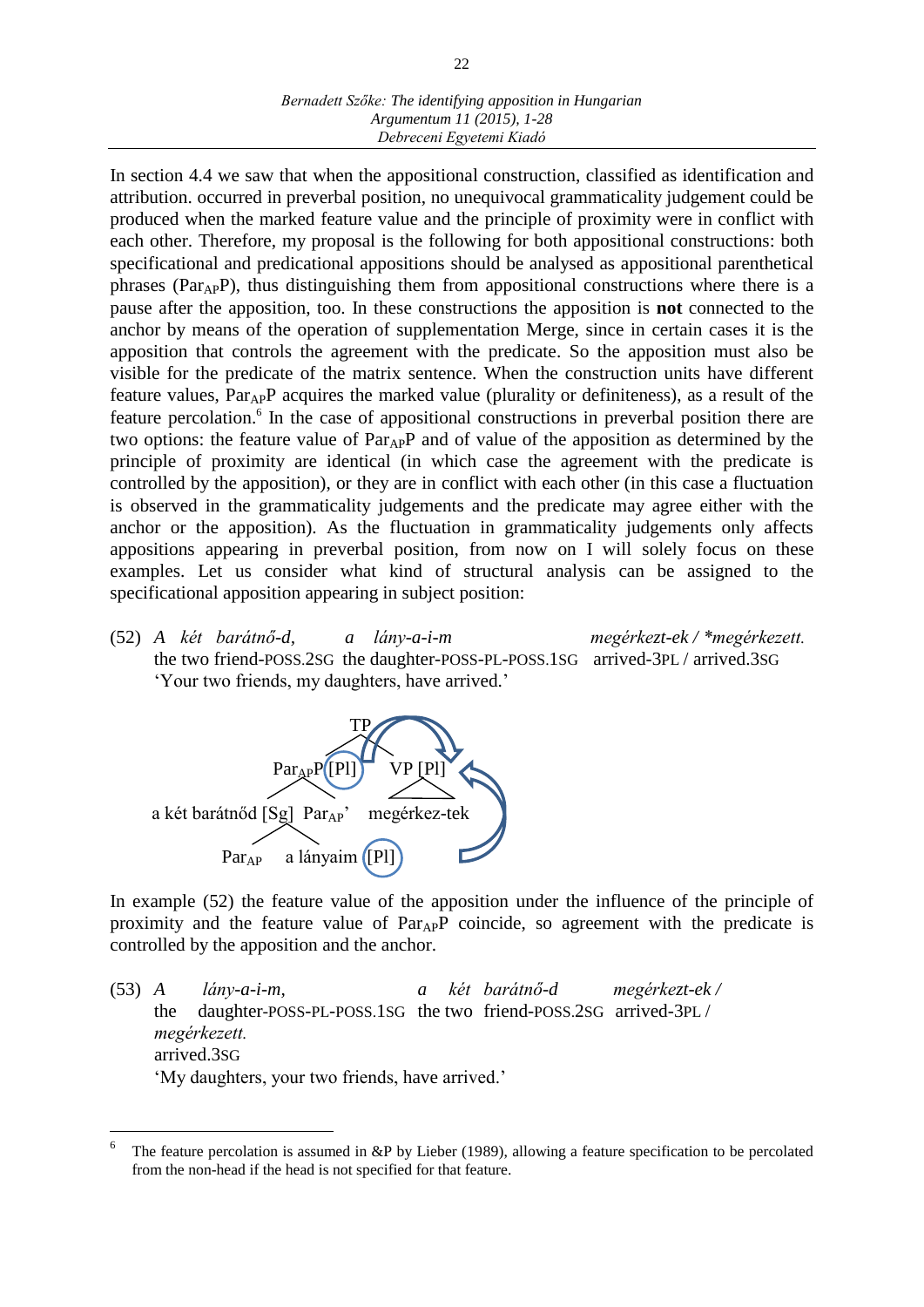

In example (53) the two feature values are in conflict, so the agreement can be controlled either by the anchor or the apposition, therefore plural forms of the predicate will be grammatical for some speakers, and singular forms for others.

Below I present the structure of the predicational apposition occurring as object in the sentence:

(54) *Anná-t, egy bájos kislány-t, felkért-ék/-ek a fotózás-ra.* Anna-ACC a lovely little.girl-ACC invited-DEF/INDEF.3PL the photo.shoot-SUBL 'They invited Anna, a lovely little girl, to the photo shoot.'



In (54) the feature value of the apposition in conformity to the principle of proximity and the value of the  $Par_{AP}P$  are in conflict, therefore the predicate can be either in the plural or the singular form: a variability can be observed in the use of the suffix.

No example can be given for predicational appositions where the feature value of the Par<sub>AP</sub>P appearing as the object and the feature value of the apposition under the influence of the principle of proximity are **not** in conflict, as in this case we would have an instance of specificational apposition. Due to this fact, in the case of specificational appositions occurring as the object of the sentence, once the definiteness value of the construction units is different, the predicate must agree with the apposition (which is definite), as illustrated in (55):

(55) *Egy bájos kislány-t, Anná-t felkért-ék/\*-ek a fotózás-ra.*  a lovely little.girl-ACC Anna-ACC invited-DEF/INDEF.3PL the photo.shoot-SUBL 'They invited a lovely little girl, Anna, to the photo shoot.'

#### *5.3 Analysis of close appositions*

In close appositions the two units of the construction form a single intonational unit, and the construction always consists of two DPs. Furthermore the reference to a single entity is determined by the two DPs jointly. These properties confirm that close appositions need to be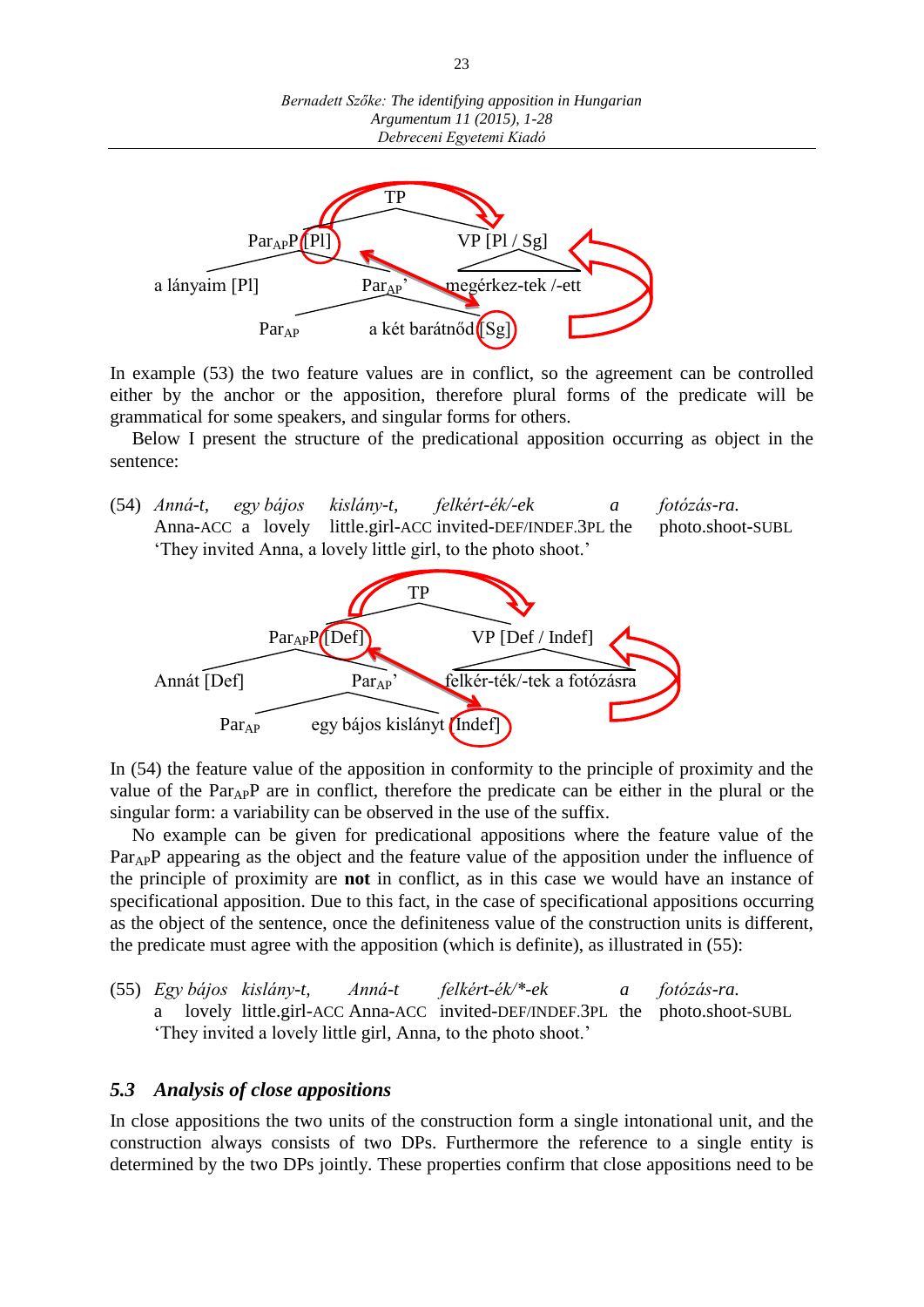analysed as one single constituent and not a coordination of clauses. At the same time an important question arises: how can we define the relation between the construction units? In order to resolve the problem we cannot rely on the analysis of the agreement with the predicate, since no examples can be generated where the anchor and the apposition as a subject would separately induce different agreement in number with the predicate, nor can they appear as objects with different definiteness values.

Other characteristics of close appositions can be taken into consideration, such as: 1) no other element can be inserted between the construction units (including the apposition markers); and 2) the units cannot be modified:

(56) a. *\*Miltiadész-t a győztes hadvezér-t sokkal többen ismer-ik,*  Miltiades-ACC the victorious general-ACC many more know-3PL *mint Miltiadész-t a kevésbé ismert pápá-t.*  than Miltiades-ACC the less known pope-ACC \*'Miltiades the victorious general is known by many more than Miltiades the lessknown pope.' b. *\*A híres Miltiadész-t a hadvezér-t sokkal többen ismer-ik,*  the famous Miltiades-ACC the general-ACC many more know-3PL *mint a kevésbé ismert Miltiadész-t a pápá-t.*  than the less known Miltiades-ACC the pope-ACC

\*'The famous Miltiades the general is known by many more than the less-known Miltiades the pope.'

Close appositions (57a) are very similar to afterthoughts (57b), which also have restrictive meaning.

- (57) a. *Petőfi-t a költő-t többre becsült-ék (mint Petőfi-t a nyelvész-t).* Petőfi-ACC the poet-ACC more valued-3PL than Petőfi-ACC the linguist-ACC 'Petőfi the poet was more valued (than Petőfi the linguist).'
	- b. *Petőfi-t sokra becsült-ék, mármint a költő-t (és nem a nyelvész-t).* Petőfi-ACC much valued-3PL that.is the poet-ACC and not the linguist-ACC 'Petőfi was much valued, that is the poet (and not the linguist).'
	- c. *Petőfi-t, a költő-t sokra becsült-ék.* Petőfi-ACC the poet-ACC much valued-3PL 'Petőfi, the poet was much valued.'

The afterthought (57a) – because of its restrictive meaning – induces a different meaning to its loose appositional minimal pair (57c).

We can also examine the appearance of a close apposition as a focus in order to get a deeper structural analysis:

- (58) a. *Kosztolányi-t az író-t kedvelt-em meg az elmúlt évek során, (…)* grew.fond-1SG PRT the writer-ACC grew.fond-1SG PRT the recent years during 'I grew fond of Kosztolányi the writer during recent years, (…)'
	- b. *(…) és nem Kosztolányi-t a költő-t.* and not Kosztolányi-ACC the poet-ACC '(…) and not Kosztolányi the poet.'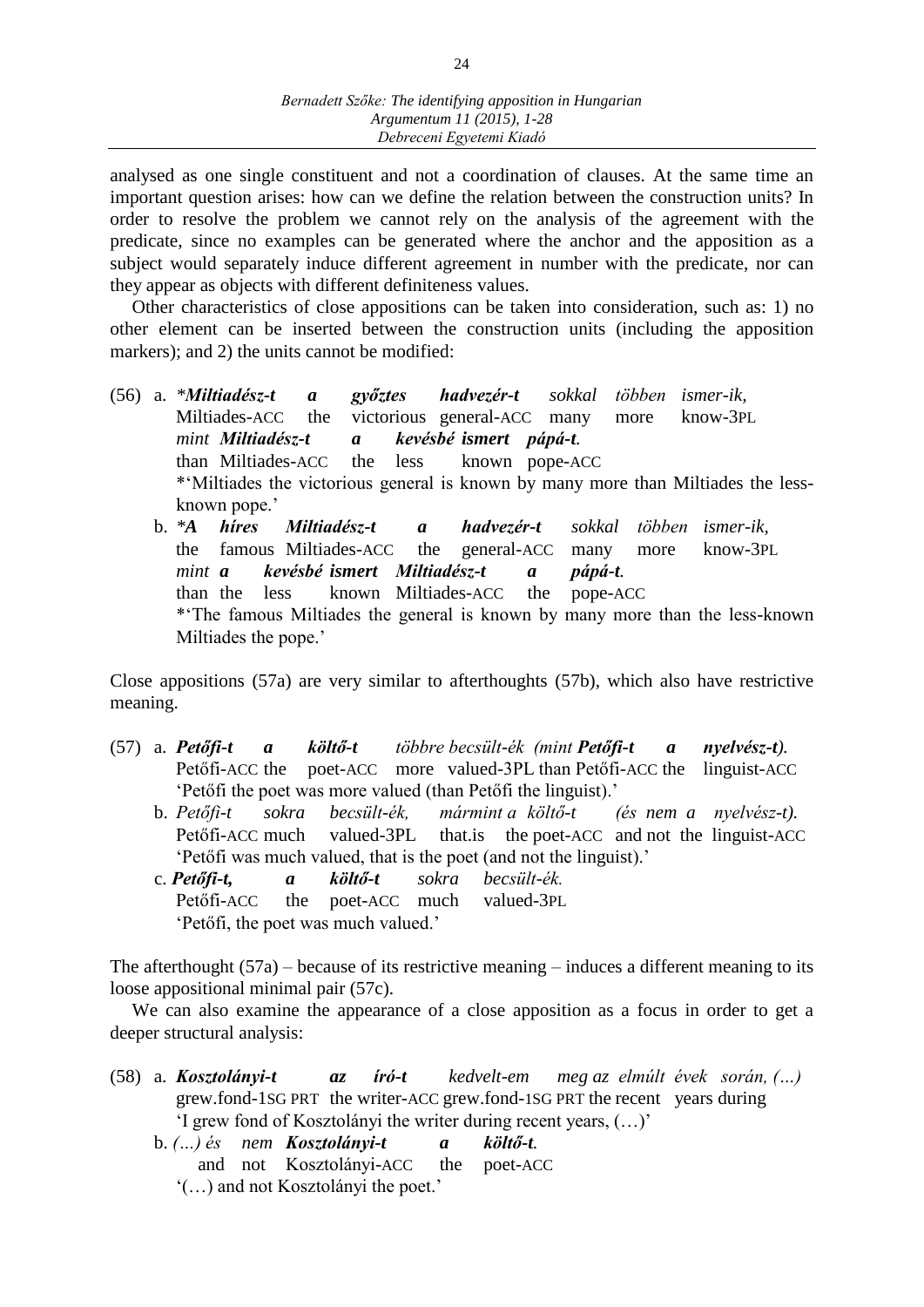(58b) is a continuation of (58a), as this kind of apposition makes a choice between two entities with identical names, so it sets up the two possible entities against one another as a focus. The analysis I propose is to adjoin the apposition to the anchor from the right side by the operation of adjunction, and the two DPs will form one single constituent (59):

|    | $(59)$ a. <i>Petőfi a</i> |   | költő                 |                 |                       |
|----|---------------------------|---|-----------------------|-----------------|-----------------------|
|    | 'Petőfi the poet'         |   |                       |                 |                       |
| b. |                           |   |                       | DР              |                       |
|    |                           |   |                       |                 |                       |
|    |                           |   | DP                    |                 | DР                    |
|    |                           |   |                       |                 |                       |
|    |                           |   | $\mathbf{D}^{\prime}$ |                 | D,                    |
|    |                           |   |                       |                 |                       |
|    |                           | D |                       | NP <sub>D</sub> | NP                    |
|    |                           | Ø |                       | Petőfi a        | költő                 |
|    |                           |   |                       |                 | (anchor) (apposition) |

#### **6 Summary**

In this study I have focused on the investigation of identifying appositions. The characteristics of identifying appositions were examined, with modification and extension, considering certain claims from the Hungarian literature: first, I do not regard apposition as an attribute, and second, by interchanging the position of the construction units in some examples, we can still create a construction containing an attribute appearing to the front. Furthermore, in my research I focused on the investigation of characteristics of identifying apposition which may show its independence from the matrix sentence.

Describing different types of identifying appositions, I presented two novel approaches and argued that we can speak of close appositions in Hungarian too, despite their more restricted appearance in this language than in languages commonly used in international literature. I also examined whether following the English, German and Dutch patterns, Hungarian identifying appositions can be classified in the three semantic classes proposed by Heringa (2012). This question is significant because I argue that in Hungarian occurrences of certain conjunctions – contrary to the traditional view – we have an appositional construction and not a coordinated syntagm. In my research I also investigated whether apposition markers – similarly to the languages examined by Heringa (2012) – can be distinguished in Hungarian too by including them in different semantic classes. Compared to English, German and Dutch examples, it has been revealed that Hungarian apposition markers cannot be unequivocally classified based on whether they are restricted to only one semantic class of appositional construction, since certain apposition markers of identification (such as *that is, i.e.*) can occur in examples for inclusion too.

I also thoroughly investigated the agreement with the identifying apposition occurring as subject or object, since resolving weather the predicate needs to agree with the anchor or the apposition may help to decide if we are dealing with subordination or coordination. However, based on the results we cannot decide unequivocally as to which construction unit the agreement is with, since it is influenced by two factors simultaneously: the principle of proximity and the marked feature value concerning plurality and definiteness. Furthermore, I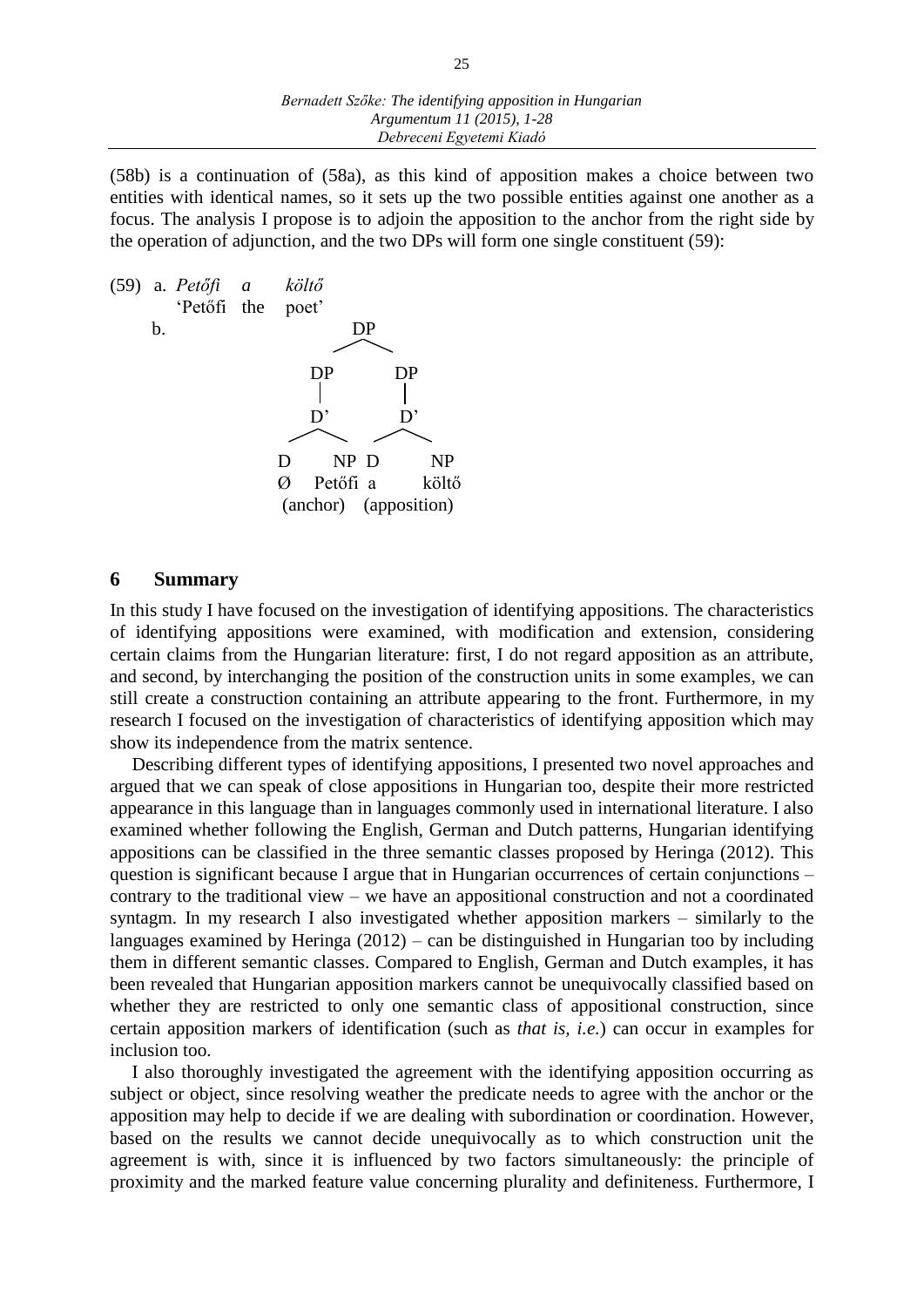have presented a range of examples to show how the intonational pause following the apposition influences the agreement: in the case of appositional constructions, both as subject and object, it is the anchor that controls the agreement with the predicate, since due to the pause the parenthetical nature of the construction becomes more emphasized. In my structural analysis I argued that different types of identifying appositions (inclusive, identifying, attributive, close apposition) need to be distinguished from one another, assigning different structures to each different type of appositions.

# **References**

- Acuña-Fariña, Juan Carlos (1996): *The puzzle of apposition. On so-called appositive structures in English.* Santiago de Compostela: Universidade, Servicio de Publicacións e Intercambio Científico.
- Acuña-Fariña, Juan Carlos (1999): On apposition. *English Language and Linguistics* 3 (1), 59–81.
- Balogh Judit (2004): Az értelmezős szerkezetek helye a szintagmák között II. *Magyar Nyelvőr* 1, 68–83.
- Burton-Roberts, Noel (1975): Nominal apposition. *Foundations of language* 13, 391–419.
- Clapp, Jessica M. (2008): Right Node Raising: Evidence from Rule Interaction. In: Chang, Charles B. & Haynie, Hannah J. (eds.): *Proceedings of the 26th West Coast Conference on Formal Linguistics.* Somerville, MA, USA, 129–137.
- Curme, George Oliver (1947): *English Grammar.* New York: Barnes & Noble.
- Delorme, Ed & Dougherty, Ray C. (1972): Appositive NP constructions: we, the men; we men; I, a man; etc. *Foundations of Language* 8 (1), 1–29.
- Doron, Edit (1994): The discourse function of appositives. In: Buchalla, R. & Mitwoch, A. (eds.): *Proceedings of the ninth annual conference of the Israel Association for Theoretical Linguistics and of the workshop on discourse.* Jerusalem: Hebrew University*,* 53–65.
- É. Kiss, Katalin (2012): Patterns of agreement with coordinate noun phrases in Hungarian. *Natural Language & Linguistic Theory* 30, 1024–60.
- Griffiths, James & Vries, Mark de (2012): The syntactic integration of appositives: evidence from fragments and ellipsis. *Linguistic Inquiry* 44(2), 332–344.
- Heringa, Herman (2012): *Appositional constructions*. PhD thesis, University of Groningen. LOT Dissertation Series 294.
- Hockett, Charles Francis (1955): Attribution and Apposition. *American Speech* 30, 99–102.
- Huddleston, Rodney & Pullum, Geoffrey K. (2002): *The Cambridge Grammar of the English Language*. Cambridge: Cambridge University Press.
- Jakab István (1972): A jelzős szerkezetek redukciójának szószerkezeti vizsgálata. *Magyar Nyelvőr* 96, 38–50.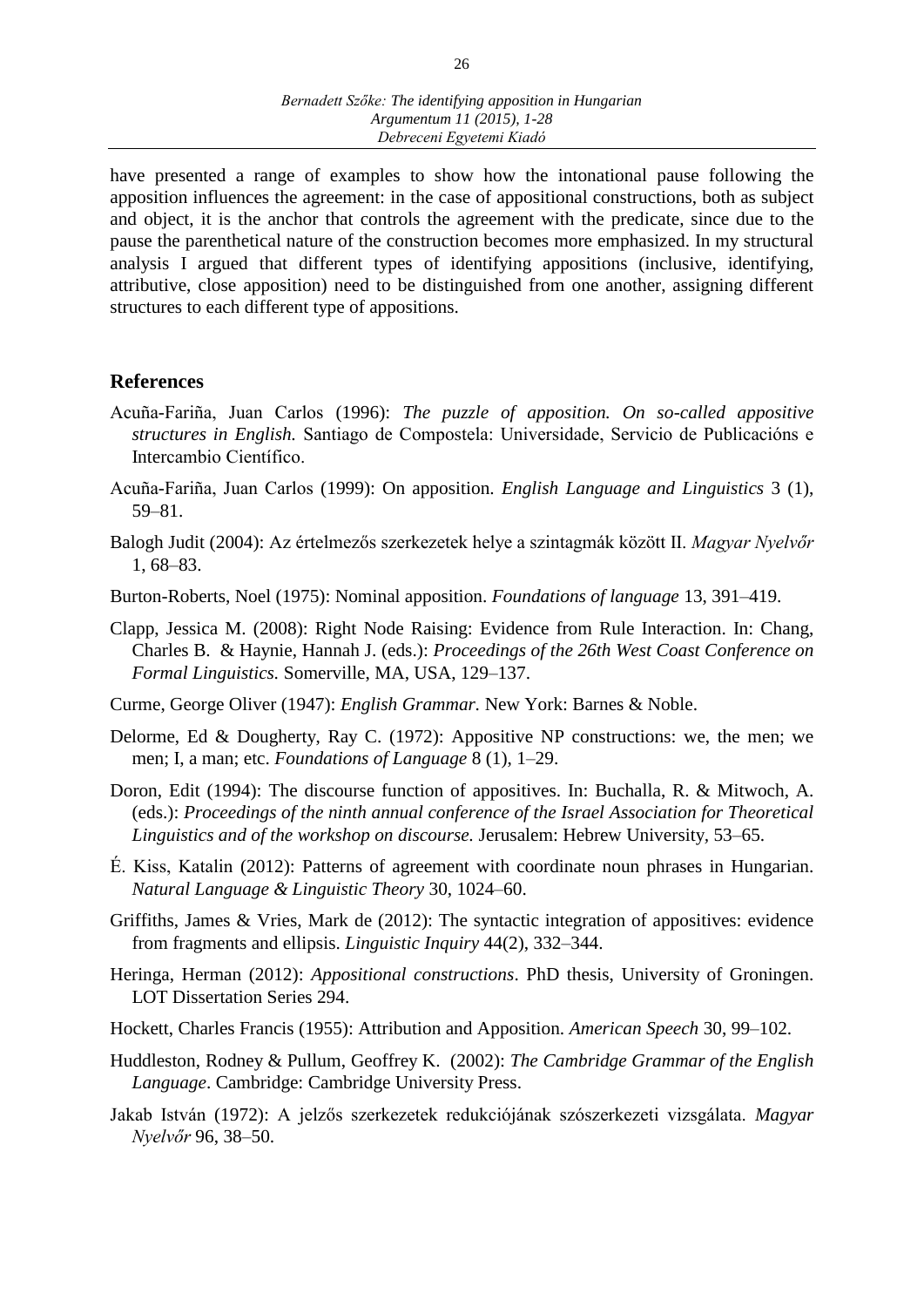- Jakab István (1977): Az értelmező és az értelmezett szószerkezeti viszonya. *Magyar Nyelvőr* 101, 9–19.
- Jakab István (1978): Igen, az értelmező mellérendelés. *Magyar Nyelvőr* 102, 293–8.
- Jászó Anna (szerk.) (1991): *A magyar nyelv könyve*. Budapest: Trezor Kiadó.
- Károly Sándor (1958): Az értelmező és az értelmezői mondat a magyarban. *NytudÉrt.* 16. Budapest: Akadémiai Kiadó.
- Keizer, Evelien (2005): The discourse function of close appositions. *Neophilologus* 89, 447– 467.
- Keszler Borbála (szerk.) (2000): *Magyar grammatika*. Budapest: Nemzeti Tankönyvkiadó.
- Keszler Borbála & Lengyel Klára (2002): *Kis magyar grammatika*. Budapest: Nemzeti Tankönyvkiadó.
- Koktová, Eva (1986): *Apposition as a Pragmatic Phenomenon in a Functional Description*. Duisburg: Linguistic Agency University of Duisburg.
- Lasersohn, Peter (1986): The semantics of appositive and pseudo-appositive NP's. *Proceedings of the Eastern States Conference on Linguistics* 3, 311–322.
- Lieber, Rochelle (1989): On percolation. *Yearbook of Morphology* 2, 95–138.
- Meyer, Christopher (1992): *Apposition in contemporary English.* London: Longman.
- Molitor, Friedhelm (1979): *Zur Apposition im heutigen Deutsch. Eine Vorstudie.* PhD Dissertation, University of Cologne. Siegen: Buchbinderei M. Höpner.
- Ott, Dennis (2014): Ellipsis in appositives and the syntax of parenthesis. Handout, GLOW 37 (Brussels).
- Peterson, Peter (1999): On the boundaries of syntax. In: Collins, P. & Lee, D. (eds.): *The Clause in English. In Honour of Rodney Huddleston*. Amsterdam: John Benjamins, 229– 250.
- Potts, Christopher (2005): *The logic of conventional implicatures.* New York: Oxford University Press.
- Rácz Endre (szerk.) (1968): *A mai magyar nyelv*. Budapest: Tankönyvkiadó.
- Sopher, H. (1971): Apposition. *English Studies* 52, 401–412.
- Stavrou, Melita (1995): *Epexegesis vs. apposition*. Scientific Yearbook of the Classics Department. Aristotle University of Thessaloniki.
- Sturm, A. N. (1986): *Primaire syntactische structuren in het Nederlands.* Leiden: Nijhoff. PhD Dissertation, University of Nijmegen.
- Szőke Bernadett (2014): A magyar minősítő értelmező mint ellipszis. In: *LingDok* 13. Szegedi Tudományegyetem Nyelvtudományi Doktori Iskola, Szeged, 165–84. http://nydi.bibl.uszeged.hu/SZTE\_NYDI/LingDok\_konfkotetek\_files/lingdok13.pdf
- Tompa József (szerk.) (1962): *A mai magyar nyelv rendszere. II.* Budapest: Akadémiai Kiadó.